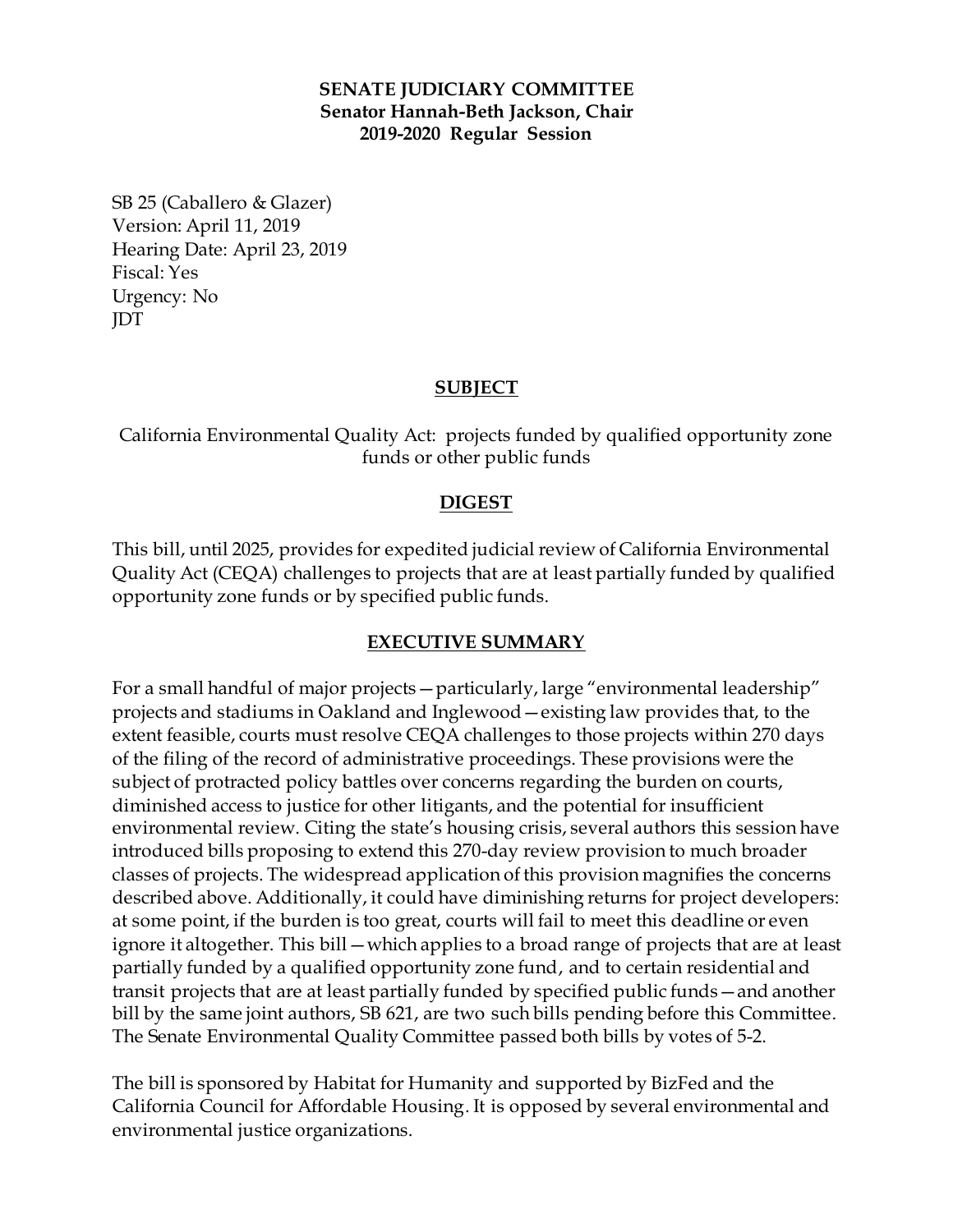# **PROPOSED CHANGES TO THE LAW**

Existing federal law, pursuant to H.R.1, which enacted fundamental changes to the federal income tax law, among other things, allows state governors to designate certain census tracts as opportunity zones in their states. Investments made by individuals through special funds, known as opportunity zone funds, in these zones can defer or eliminate federal taxes on capital gains. The Governor can designate up to 25 percent of census tracts that either have poverty rates of at least 20 percent or median family incomes of no more than 80 percent of statewide or metropolitan area family income.

Existing state law:

- 1) Establishes CEQA, which requires a public agency to prepare, or cause to be prepared, and to certify the completion of, an environmental impact report (EIR) on a project that it proposes to carry out or approve that may have a significant effect on the environment or to adopt a negative declaration if it finds that the project will not have that effect. (Pub. Res. Code § 21100 et seq.; all further references are to the Public Resources Code unless otherwise stated.)
- 2) Defines "project" as an activity that may cause either a direct physical change in the environment, or a reasonably foreseeable indirect physical change in the environment, and that is any of the following:
	- a) an activity directly undertaken by any public agency;
	- b) an activity undertaken by a person which is supported, in whole or in part, through contracts, grants, subsidies, loans, or other forms of assistance from one or more public agencies; or
	- c) an activity that involves the issuance to a person of a lease, permit, license, certificate, or other entitlement for use by one or more public agencies. (§ 21065.)
- 3) Provides that an action or proceeding to attack, review, set aside, void, or annul the acts or decisions of a public agency on the grounds of noncompliance with CEQA may be commenced when, among other things, it is alleged that:
	- a) a public agency is carrying out or has approved a project that may have a significant effect on the environment without having determined whether the project may have a significant effect on the environment;
	- b) a public agency has improperly determined whether a project may have a significant effect on the environment;
	- c) an EIR prepared by, or caused to be prepared by, a public agency does not comply with CEQA;
	- d) a public agency has improperly determined that a project is not subject to CEQA; or
	- e) another act or omission of a public agency does not comply with CEQA. (§ 21167.)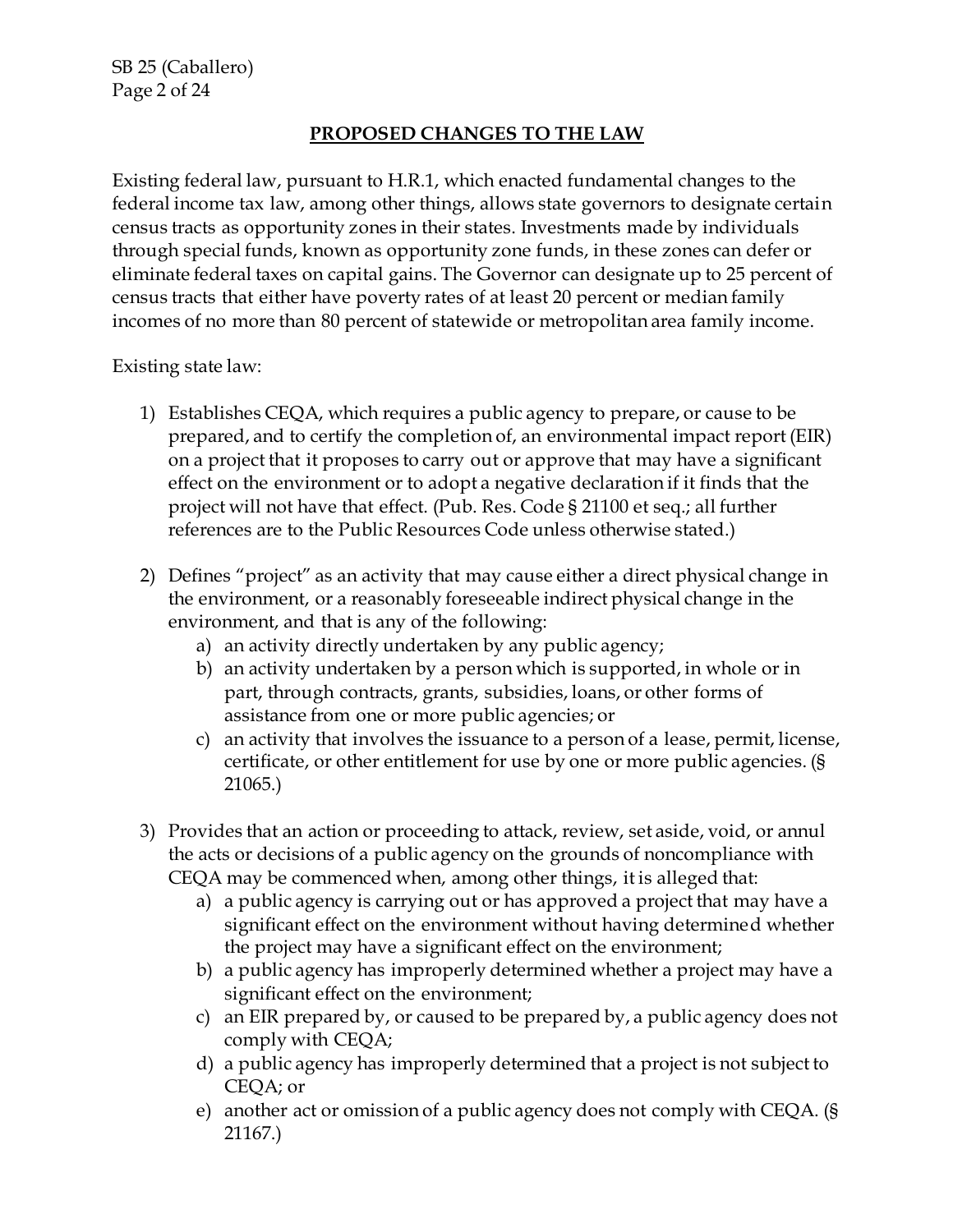- 4) Requires both the Superior Court and the Court of Appeal to give CEQA lawsuits "preference over all other civil actions therein, in the matter of setting the same for hearing or trial, and in hearing the same, to the end that the action or proceeding shall be quickly heard and determined." (§ 21167.1(a).)
- 5) Requires the Court of Appeal to regulate briefing schedules such that, to the extent feasible, the appeal is heard within one year of filing. (§ 21167.1(a).)
- 6) Requires counties with a population of over 200,000 to designate one or more judges to develop expertise concerning CEQA and related land-use and environmental matters, and then assign such matters to that judge or those judges. (§ 21167.1 (b).)

# This bill:

- 1) Makes the following findings and declarations:
	- a) the federal Investing in Opportunity Act, enacted as a part of the federal Tax Cuts and Jobs Act (Public Law 115-97), created tax incentives for investment in designated census tracts called qualified opportunity zones to spur growth in low-income communities by encouraging reinvestment of capital gains into certified opportunity funds;
	- b) the Governor has nominated and the United States Department of the Treasury has certified 879 census tracts in California as qualified opportunity zones;
	- c) the Strategic Growth Council funds projects that by their nature are intended to reduce the emissions of greenhouse gases and to reduce vehicle miles traveled;
	- d) the State of California currently lacks housing supply at all levels of affordability and lacks the sufficient infrastructure to support sufficient housing growth;
	- e) it is in the interest of the state to expedite judicial review of these projects, as appropriate, while protecting the environment and the right of the public to review, comment on, and, if necessary, seek judicial review of, the adequacy of the EIR for the project; and
	- f) a streamlined judicial review process for any challenges to environmental review of projects funded by qualified opportunity zone funds or other public funds is needed to provide investment certainty regarding those projects and to ensure efficient use of public resources.
- 2) Defines a "qualified project" as a project subject to the following:
	- a) if financed, in whole or in part, by a qualified opportunity the following restrictions apply:
		- i. the project must: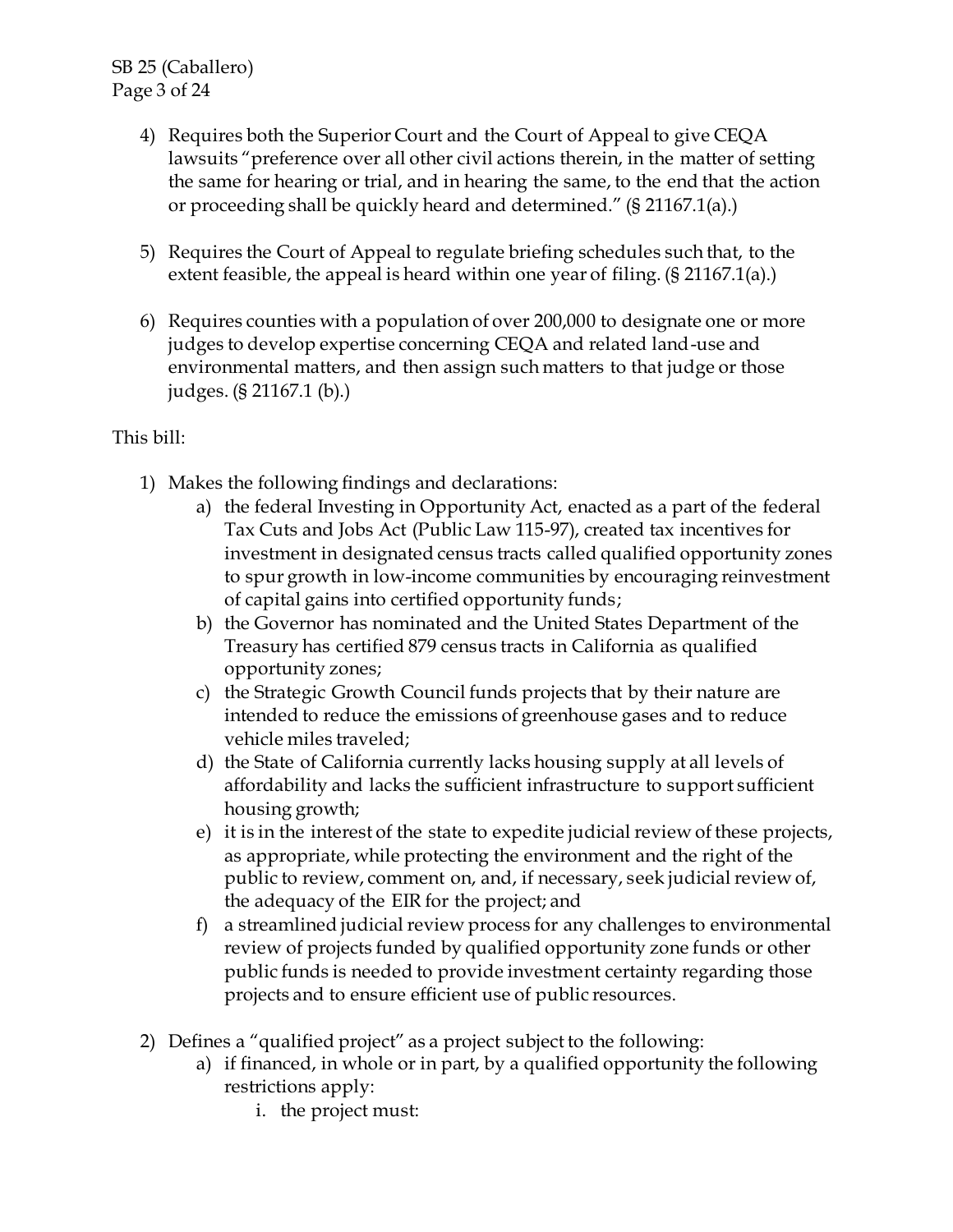- 1. receive Leadership in Energy and Environmental Design (LEED) Gold certification;
- 2. not result in net greenhouse gas emissions (GHGs); and
- 3. have zero net energy emissions;
- ii. additionally, if the project contains residential units, it must also be at least 75 percent residential, 40 percent of which must be for lower-income families, as specified; or
- b) if financed, in whole or in part, by one of several listed public funding sources, then the project must either be:
	- i. a project that meets the environmental, residential, and affordability restrictions described above; or
	- ii. a planned transit project contained in a sustainable communities strategy that, upon completion of the project, will result in a reduction of emissions of GHGs and vehicle miles traveled.
- 3) Requires the project proponent to certify to the local agency that:
	- a) the project is a public work, as specified, or if the project is not in its entirety a public work, certify that all construction workers employed for the project will be paid at least the general prevailing rate of per diem wages, and meet other specified requirements; and
	- b) that a skilled and trained workforce will be used to complete the project, subject to certain requirements.
- 4) Provides that 3) does not apply if the project includes 75 or fewer residential units and is not a public work.
- 5) Enables a public commenter to initiate nonbinding mediation with the lead agency, applicant, as well as all commenters who timely submitted comments on the draft EIR and who requested the mediation.
- 6) Applies certain rules of court establishing procedures requiring actions or proceedings seeking judicial review pursuant to CEQA or the granting of project approvals, including any appeals therefrom, to be resolved, to the extent feasible, within 270 days of the filing of the certified record of proceedings with the court to an action or proceeding seeking judicial review of the lead agency's action related to those projects.
- 7) Requires a party seeking to file an action or proceeding pursuant to CEQA to provide the lead agency and the real party in interest a notice of intent to sue within 10 days of the posting of a certain notice and prohibits a court from accepting the filing of an action or proceeding from a party that fails to provide the notice of intent to sue.
- 8) Sunsets on January 1, 2025.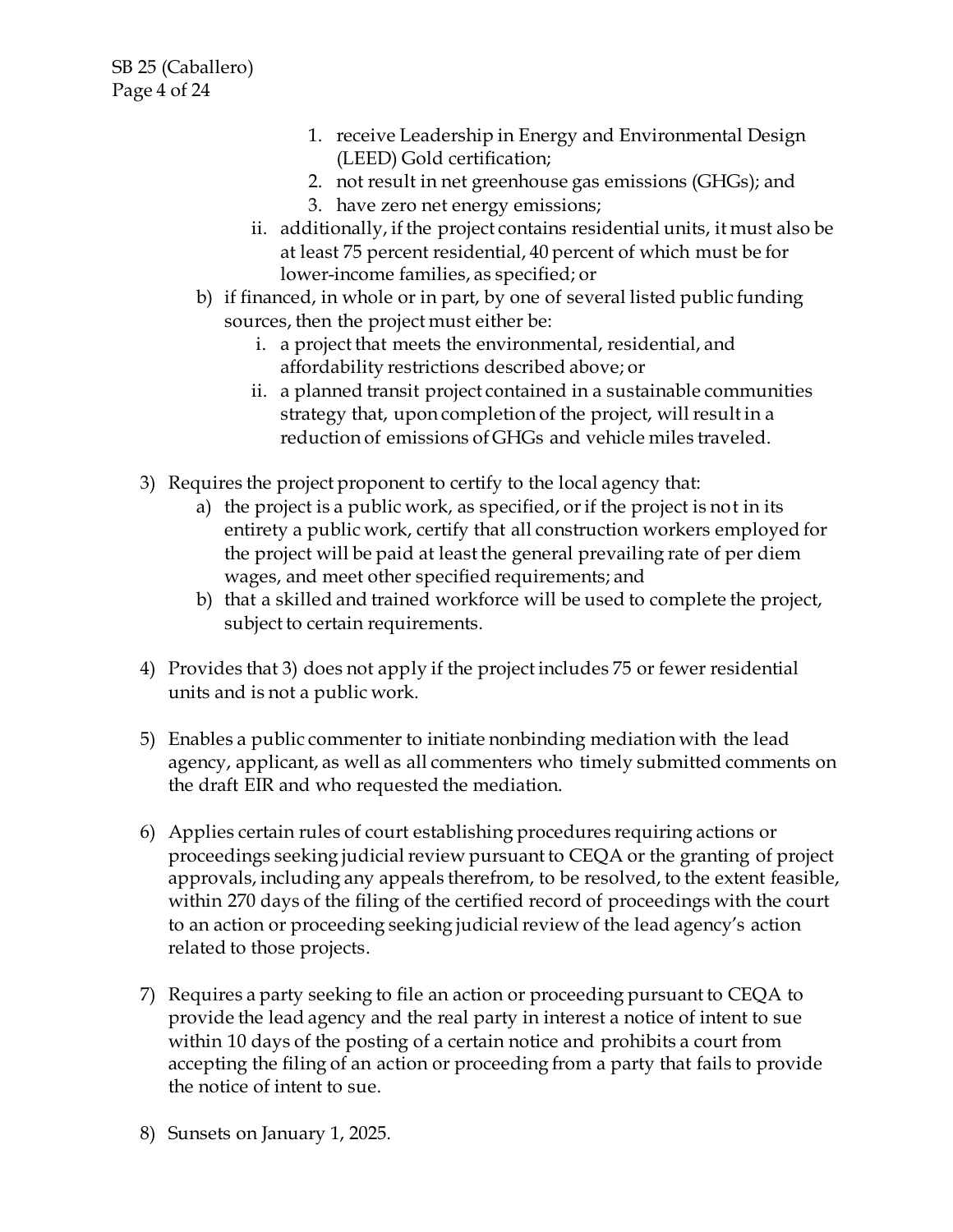SB 25 (Caballero) Page 5 of 24

### **COMMENTS**

### 1. Stated need for the bill

According to the author:

SB 25 will help end abuse of CEQA by NIMBY litigants that use the courtroom as a strategy to delay or kill housing development. Crucially, SB 25 focuses on a funding source to define a qualified project, and provides relief from lengthy CEQA litigation solely for projects receiving certain public funds, or an investment through a qualified Opportunity Zone Fund. This means that SB 25 is not applicable to private development without a nexus to the public good; it is not a CEQA exemption, nor a blanket negative declaration freeing a project from an environmental impact report. Under SB 25, projects still have to produce an EIR, and that EIR can face a challenge in court. In fact, not one environmental risk will be absorbed by a project that uses SB 25 streamlining. Simply, costly litigation strategies are redressed while keeping all environmental protections afforded to all projects in place.

With public funded projects, the Legislature should ensure that CEQA litigation challenging an EIR is streamlined, so that the public's interest is served over that of a single, often anonymous, litigant. In the case of Opportunity Zones, the state is participating in a federal program that will potentially drive private investment into our most capital-starved communities, if investors see that their investments will produce a return, instead of wasted away on litigation expenses.

A quarter of the nation's homeless are on California's streets. The Governor wants to build 3.5 million housing units in the next 5 years. The Governor is right about the need to reform CEQA in order to meet the mark. If the Legislature can deliver CEQA litigation streamlining for billionaire sports team owners, then we can do it for all Californians.

According to Habitat for Humanity California, the bill's sponsor:

In recent years, CEQA has become a tool for nimbyism and frivolous lawsuits have prevailed in delaying or halting many housing projects, including one of Habitat for Humanity's projects in Redwood City, California. That project became the subject of a years-long lawsuit, which ultimately ended in a settlement that reduced the number of planned affordable units. We support the essence of SB 25, which will help decipher between legitimate environmental challenges and concerns and those formed by NIMBY neighbors and their creative legal advisors.

SB 25 would establish streamlined procedures under CEQA for administrative and judicial review, and approvals granted to projects funded in whole or in part by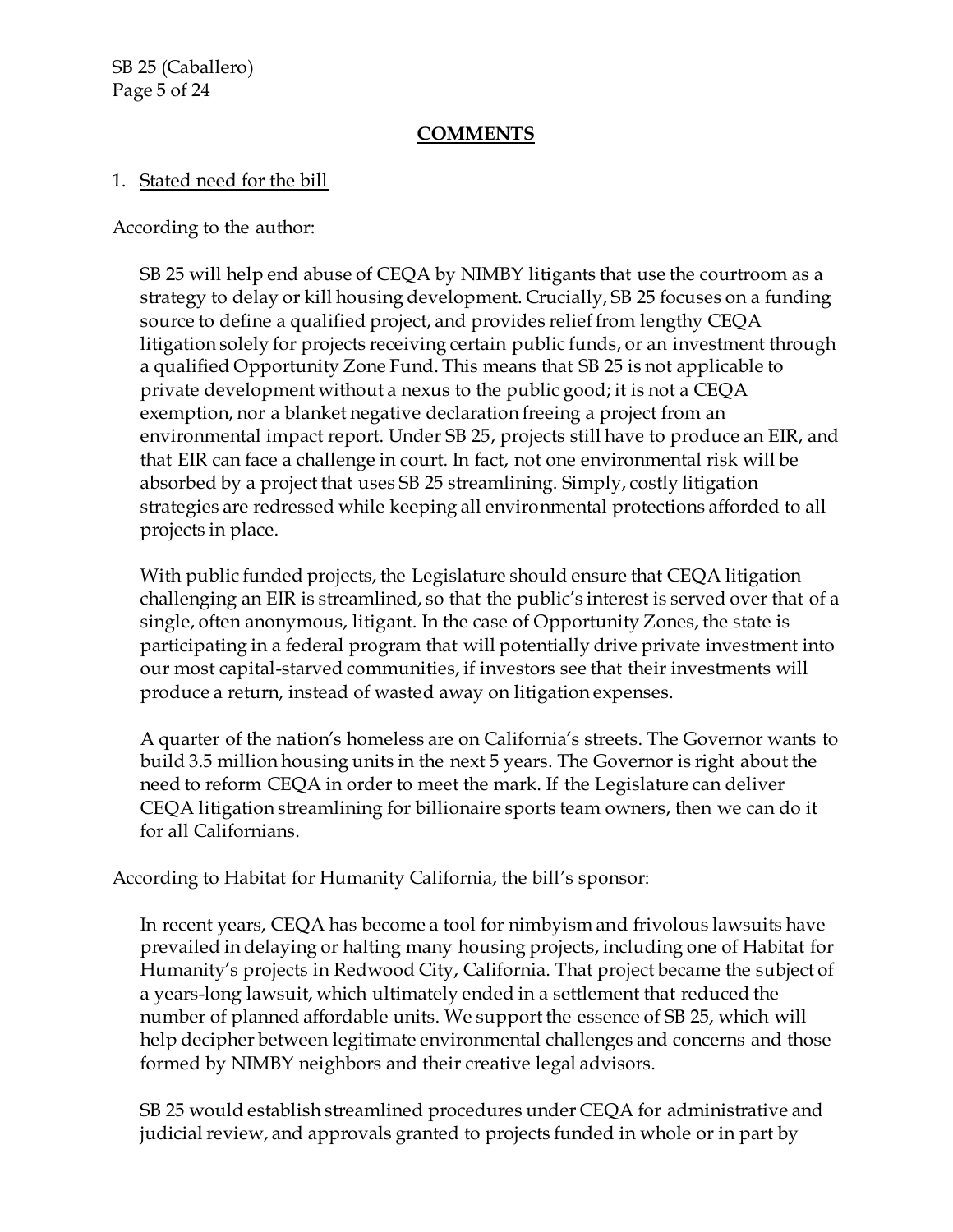certain public monies or through a private Opportunity Zone fund. It is important to note that SB 25 will not exempt these projects from completing an Environmental Impact Report; instead it is focused on the process of administrative and judicial review, which will allow these projects to reach the marketplace in a timely manner.

## 2. California's housing shortage

California is in the midst of a housing crisis. The state is home to 21 of the 30 most expensive rental housing markets in the country, which has had a disproportionate impact on the middle class and the working poor. Housing units affordable to lowincome earners, if available, are often in serious states of disrepair. On average, a person earing minimum wage must work three jobs to pay the rent for a two-bedroom unit. The Department of Housing and Community Development (HCD) estimates that approximately 2.7 million lower-income households are rent-burdened (meaning they spend at least 30 percent of their income on rent), 1.7 million of which are severely rentburdened (spending at least 50 percent of their income on rent). Not a single county in the state has an adequate supply of affordable homes. According to a 2015 study by the California Housing Partnership Corporation, California has a shortfall of 1.5 million affordable homes and 13 of the 14 least affordable metropolitan areas in the country.

A major factor in this crisis is the state's housing shortage. From 1954-1989, California constructed an average of more than 200,000 new homes annually, with multifamily housing accounting for the largest share of housing production. Since then, however, construction has dropped significantly. HCD estimates that approximately 1.8 million new housing units—180,000 new homes per year, are needed to meet the state's projected population and housing growth by 2025. Even when housing production rose in the mid-2000s, it never reached the 180,000 mark, and over the last 10 years, construction averaged just 80,000 new homes per year.

### 3. CEQA generally

Enacted in 1970, CEQA requires state and local agencies to follow a set protocol to disclose and evaluate the significant environmental impacts of proposed projects and to adopt feasible measures to mitigate those impacts. CEQA itself applies to projects undertaken or requiring approval by public agencies, and, if more than one agency is involved, CEQA requires one of the agencies to be designated as the "lead agency." The environmental review process required by CEQA consists of: (1) determining if the activity is a project; (2) determining if the project is exempt from CEQA; and (3) performing an initial study to identify the environmental impacts and, depending on the findings, prepare either a Negative Declaration (for projects with no significant impacts), a Mitigated Negative Declaration (for projects with significant impacts but that are revised in some form to avoid or mitigate those impacts), or an EIR (for projects with significant impacts).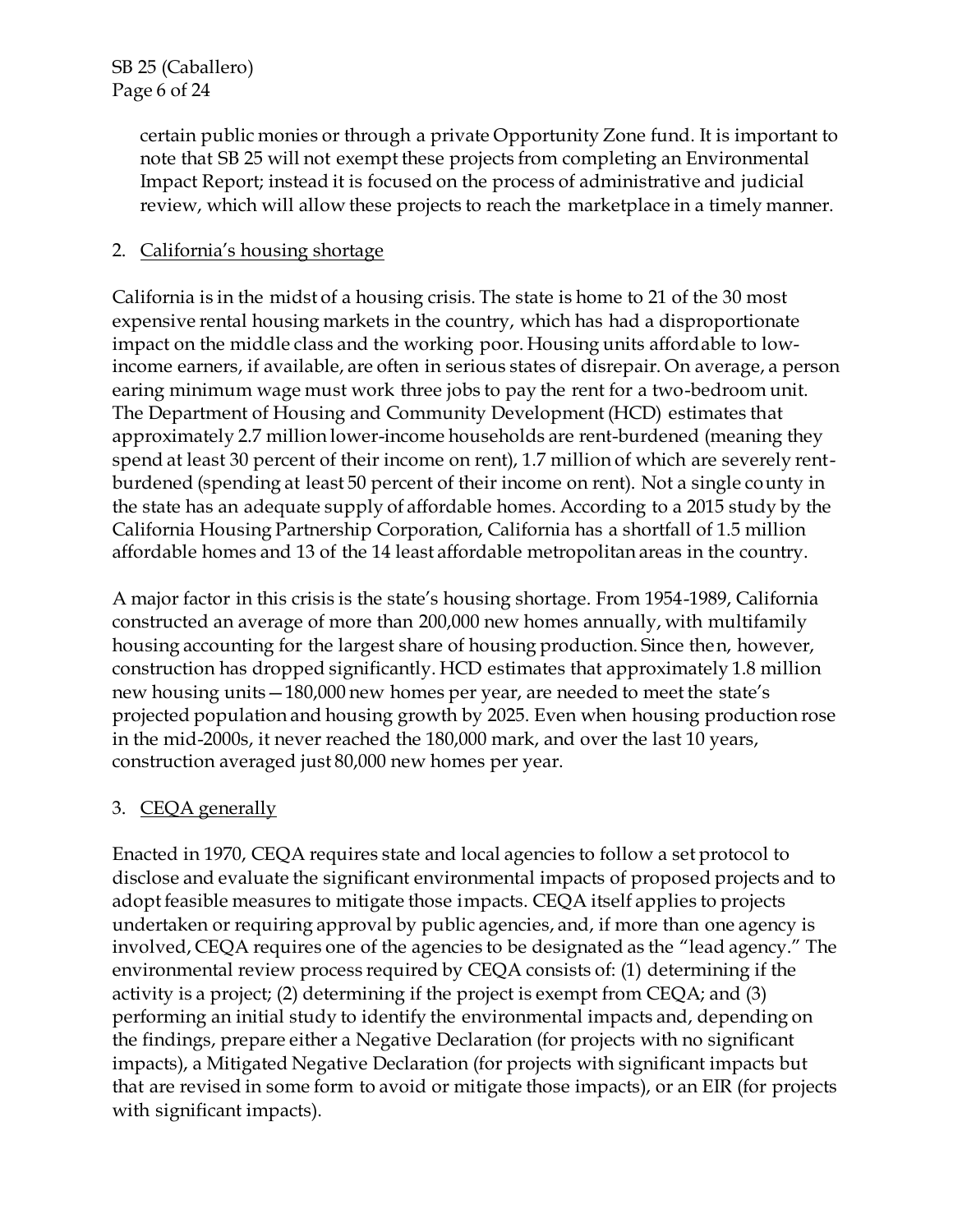SB 25 (Caballero) Page 7 of 24

An EIR must accurately describe the proposed project, identify and analyze each significant environmental impact expected to result from the proposed project, identify mitigation measures to reduce those impacts to the extent feasible, and evaluate a range of reasonable alternatives to the proposed project. Before approving any project that has received environmental review, an agency must make certain findings pertaining to the project's environmental impact and any associated mitigation measures. If mitigation measures are required or incorporated into a project, the public agency must adopt a reporting or monitoring program to ensure compliance with those measures. To enforce the requirements of CEQA, a civil action may be brought under several code sections to attack, review, set aside, void, or annul the acts or decisions of a public agency for noncompliance with the act.

## 4. The weight of the evidence undermines the perception that CEQA is a major impediment to housing and other important projects in California

A pair of studies from the firm of Holland & Knight reviewed CEQA lawsuits filed between 2010–2012 and 2013–2015, respectively.<sup>1</sup> The studies conclude that CEQA litigation is disproportionately directed toward the types of projects that the state encourages, such as infill.

However, overall litigation rates regarding CEQA are low. In 2016, BAE Urban Economics did a quantitative analysis of the effects of CEQA on California's economy generally, including the specific effects on housing development.<sup>2</sup> The report found "no evidence" to support the argument that CEQA represents a major barrier to development. To the contrary, the report found that only 0.7 percent of all CEQA projects undergoing environmental review were involved in litigation. The report indicated that California's affordable housing production ranked ninth among the 50 states. In fact, the report concluded that "[t]he CEQA process also helped ensure that affordable housing is develop[ed] in a way that does not compromise the health and safety of an already vulnerable population."

In October 2017, the Senate Environmental Quality Committee published the results of a survey it had conducted of state agencies regarding CEQA to gain a better understanding of CEQA compliance and litigation.<sup>3</sup> The survey, covering fiscal years 2011–2012 to 2015–2016, showed over 90 percent of projects lead by state agencies were exempt from CEQA; and only one percent required an EIR. Further, out of a total of 15,783 projects, only 207 CEQA cases were brought against the state agencies within

 <sup>1</sup> See Hernandez, Jennifer *California Environmental Quality Act Lawsuits and California's Housing Crisis*  (2018) 24 Hastings Envtl. L.J. 21 (2018); Jennifer Hernandez, David Friedman & Stephanie Deherrera, *In the Name of the Environment*, Holland & Knight (2015).

<sup>&</sup>lt;sup>2</sup> BAE Urban Economics, *CEQA in the 21st Century* (August 2016) <https://rosefdn.org/ wpcontent/uploads/2016/08/CEQA-in-the-21st-Century.pdf> (as of Apr. 30, 2018).

<sup>3</sup> Available at https://senv.senate.ca.gov/sites/senv.senate.ca.gov/files/ceqa\_survey\_ full\_report\_-\_final\_12-5-17.pdf (as of March 1, 2019).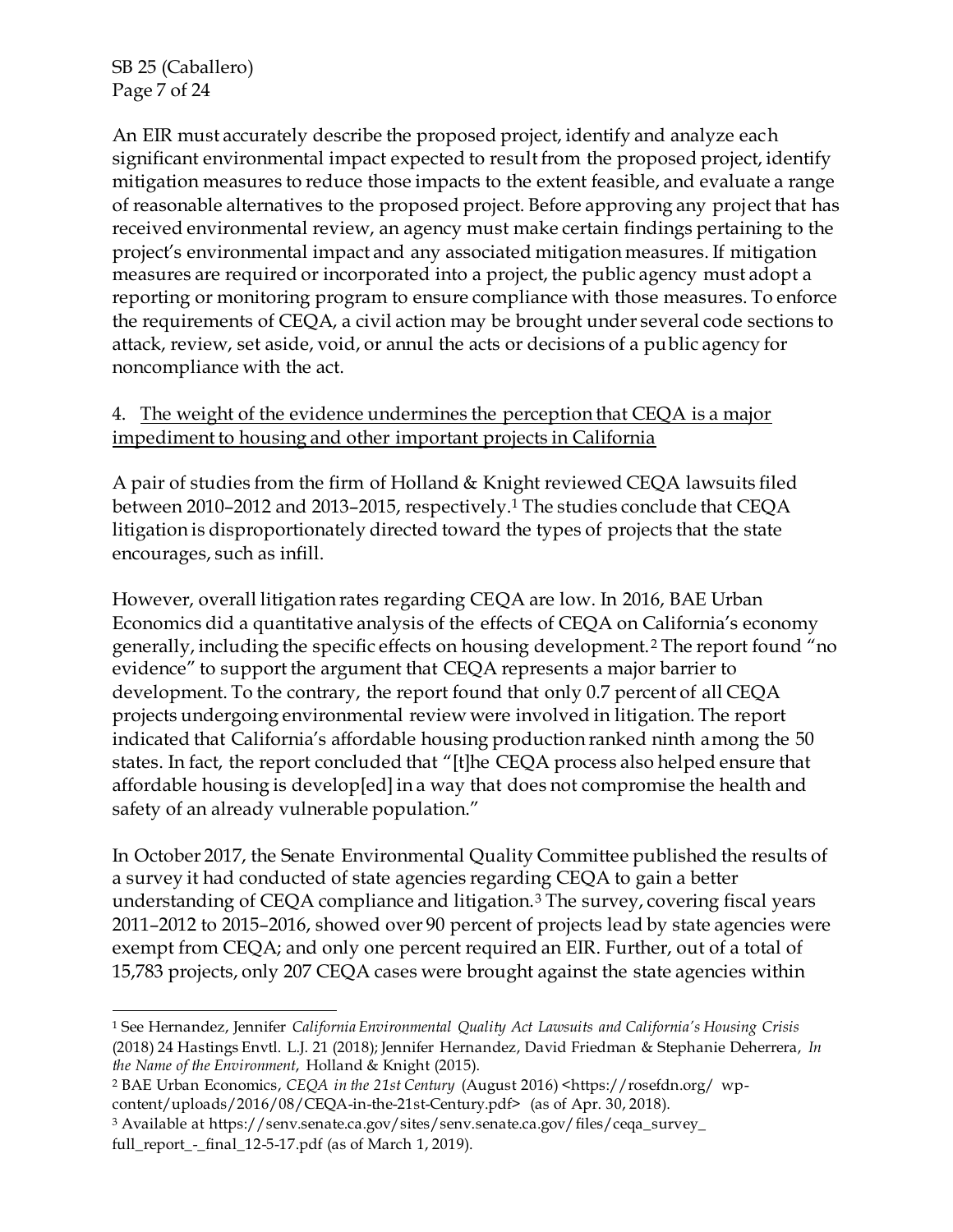SB 25 (Caballero) Page 8 of 24

those five years. With multiple cases brought against some of the same projects, it is estimated that less than one percent of projects were litigated. The survey results suggest that CEQA litigation is not a significant burden on projects where the state agency is the lead agency.

Two recent studies conducted by faculty at the University of California, Berkeley illustrate how aspects of the project approval process that are independent of CEQA drive project approval timelines.<sup>4</sup> CEQA requires project applicants to secure all applicable permits and approvals necessary to carry out the project, as well as to comply with any other environmental review required under applicable federal, state, local laws, regulations, or policies. These requirements apply independently of CEQA, but are also incorporated into the CEQA process. The results of the first study, done in residential development projects in five Bay Area cities, led to the conclusion that, among other factors, "*what drives whether and how environmental review occurs for residential projects is local land-use law*." (Emphasis added.) The second study, which focused on the building permit process in four Los Angeles area cities, found that different cities chose to apply CEQA differently with regard to residential development and that overall relatively few projects within the study area required a full EIR. The studies also confirmed that CEQA litigation rates are very low, finding that less than three percent of CEQA-eligible projects (which excludes exempted projects) were litigated.

Finally, the Association of Environmental Professionals recently surveyed 46 cities and counties throughout the state to determine CEQA's impact on housing production. <sup>5</sup> The survey found that under six percent of the housing projects in those jurisdictions were required to undergo a full EIR, which took 15 months on average to complete. Instead, the survey found that cities and counties are successfully using alternatives to EIRs that expedite housing projects: 35.9 percent of projects were reviewed by mitigated negative declarations, which took just eight months to complete, while 42.3 percent were reviewed under streamlining provisions or exemptions for affordable housing, infill, and transit priority projects, which took just six months to complete. Another 9.3 percent were determined to be eligible for other exemptions. The survey found that cities and counties were not fully utilizing the affordable housing exemption, often opting for a full EIR for projects that were eligible for the exemption. The survey respondents also indicated that, among the barriers to increased housing production in California, CEQA is not a major cause. The costs of building, lack of available sites, and lack of financing for affordable housing were all cited as primary barriers to housing production.

<sup>4</sup> *Getting it Right: Examining the Local Land Use Entitlement Process to Inform Policy and Process* (2018), available at https://www.law.berkeley.edu/wp-content/uploads/2018/02/

Getting\_It\_Right.pdf (as of March 1, 2019); *Examining the Local Land Use Entitlement Process to Inform Policy and Process* (2019) https://www.law.berkeley.edu/wp-content/uploads

<sup>/2019/02/</sup>Examining-the-Local-Land-Use-Entitlement-Process-in-California.pdf (as of March 1, 2019).

<sup>5</sup> *CEQA's Impact on Housing Production: 2018 Survey of California's Cities and Counties*.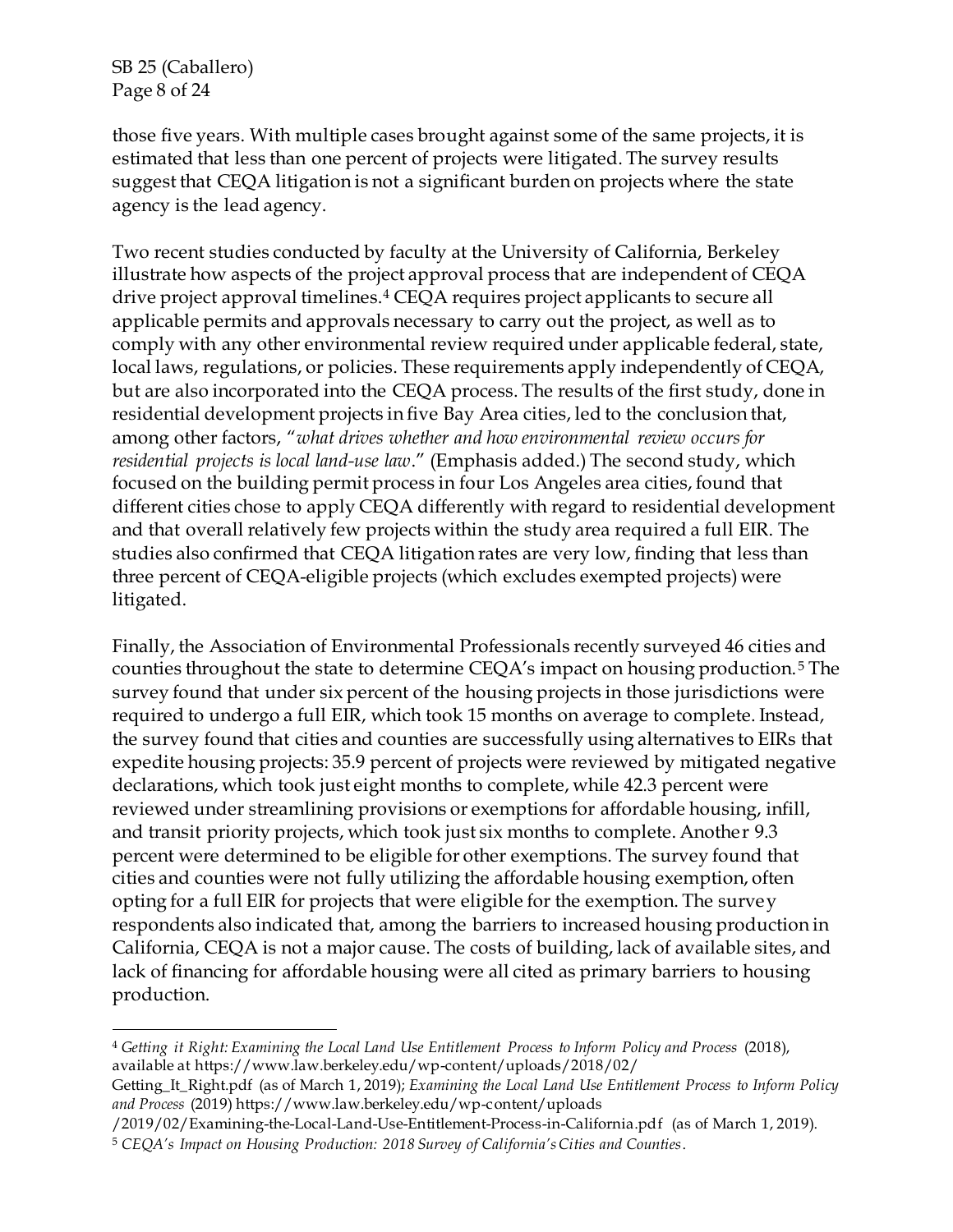SB 25 (Caballero) Page 9 of 24

Thus, the weight of the evidence undermines the perception that CEQA is a major impediment to housing and other important projects in California. Consequently, additional changes to CEQA might do less to promote development and more to undermine the law that helps ensure that development is undertaken responsibly. In opposition, a coalition of environmental justice organizations writes follows:

[… ] it is important to highlight that SB 25 will also not mitigate or solve the current housing crisis. Many housing projects are already exempt from environmental review all together through using the infill exemption as well as tiering from specific or community plans. Yet the housing crisis exists as a result of several factors, including high building costs, non-CEQA related neighborhood opposition, and lack of available sites. Additionally, lack of affordable housing financing and loss of redevelopment agencies are also key constraints to affordable housing production. Instead of continuing to weaken CEQA, we urge you to instead support legislative solutions that would address these primary barriers to housing production.

### 5. CEQA has been extensively streamlined in recent years

CEQA has been amended over the years to provide several tools to expedite the review of, or altogether exempt from CEQA, various types of projects.

# *a. Projects eligible for exemptions*

Numerous types of projects may be eligible for an exemption from CEQA review pursuant to either a statutory exemption or a categorical exemption in the CEQA Guidelines. Categorical exemptions are projects determined by the Secretary of the Natural Resources Agency to not have a significant effect on the environment (§ 21084). In general, if a project meets certain specified criteria, it is not subject to CEQA review. Some common exemptions include:

- ministerial actions  $(\S 21080(b)(1))$ ;
- repairs to damaged facilities  $(S\ S 21080(b)(3), S 21060.3);$
- ighthroups mitigation of an emergency  $(S 21080(b)(4))$ ; Guidelines,  $S 15269(c)$ );
- existing facilities, replacement, or reconstruction (Guidelines, §§ 15301, 15302);
- small development and construction projects (Guidelines, §§ 15303, 15304, 15311); and
- protection of natural resources (Guidelines, §§ 15307, 15308, 15313, 15316-15318, 15325).

Additionally, there are numerous categories of infill projects that, subject to specified criteria and exceptions, are eligible for exemptions:

residential projects (Gov. Code, § 65457; Guidelines, § 15182);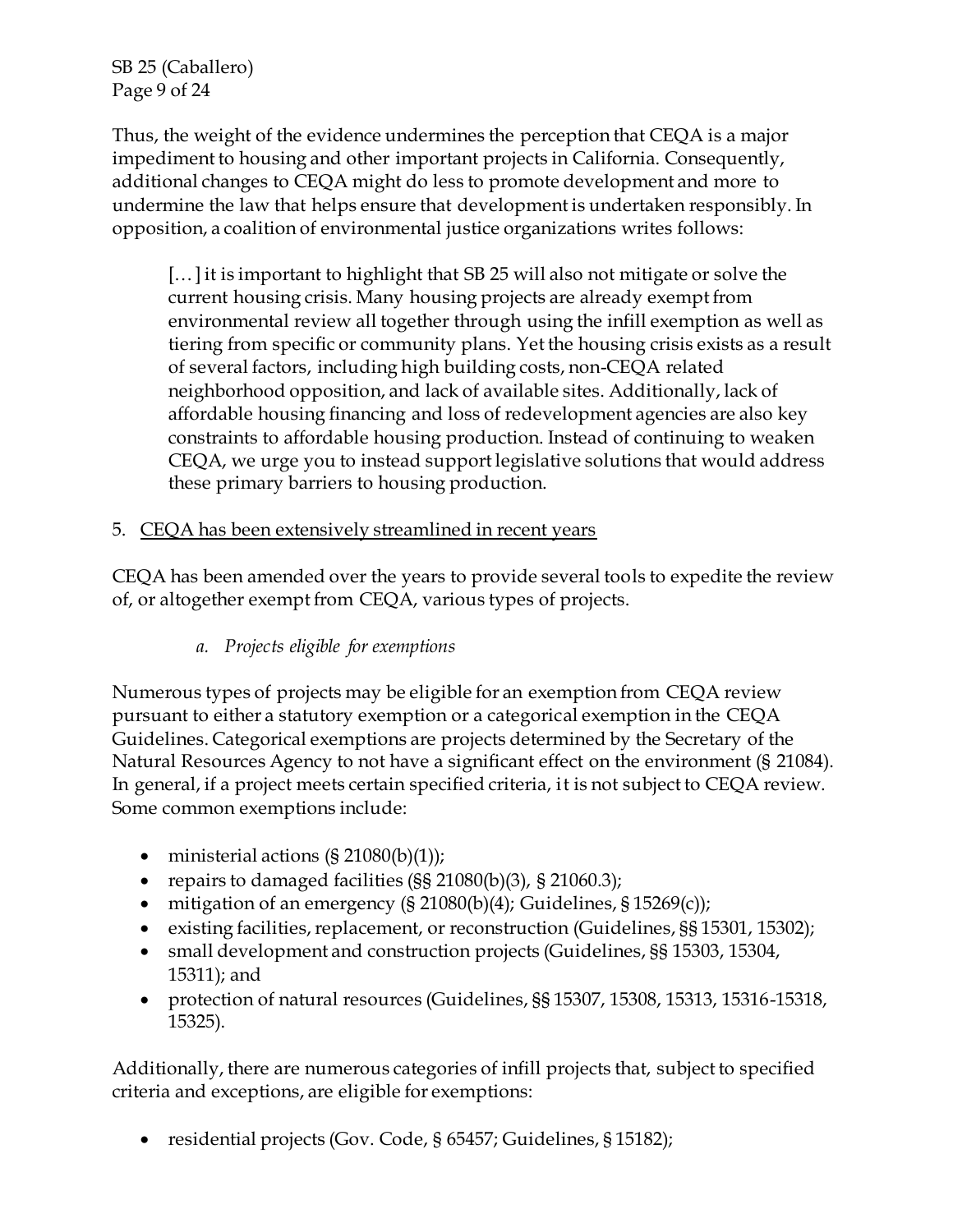SB 25 (Caballero) Page 10 of 24

- agricultural housing projects (§ 21159.22; Guidelines, § 15193);
- affordable housing projects (§ 21159.23; Guidelines, § 15194);
- urban residential projects (§ 21159.24; Guidelines, § 15195);
- urban residential or mixed-use housing projects in unincorporated counties (§ 21159.25);<sup>6</sup>
- urban infill projects (Guidelines, § 15332);
- residential, employment center, or mixed-use development project in a transit priority-area  $(S \, 21155.4)$ ;<sup>7</sup> and
- transit-priority and residential projects  $(§\ 21155.1).$ <sup>8</sup>

## *b. Streamlined administrative review*

CEQA provides for streamlined processes for preparing EIRs and other CEQA documents that enable public agencies to "use various special types of EIRs to simplify preparation and avoid duplication." (*Californians for Alternatives to Toxics v. Department of Food & Agriculture* (2005) 136 Cal.App.4th 1, 22, fn. 10.) These various documents include "program" EIRs for a series of related actions that can be collectively characterized as a single project, "staged" EIRs for sequential projects, and "master" EIRs for community-level projects. Additionally, CEQA Guidelines section 15183(a) provides that:

CEQA mandates that projects which are consistent with the development density established by existing zoning, community plan, or general plan policies for which an EIR was certified shall not require additional environmental review, except as might be necessary to examine whether there are project-specific significant effects which are peculiar to the project or its site. This streamlines the review of such projects and reduces the need to prepare repetitive studies.

CEQA also provides for "tiering"—the process of analyzing general projects in a broad EIR, followed by focused review of subsequent environmental projects that are narrower in scope, thereby "allow[ing] an agency to defer analysis of certain details of later phases of long-term linked or complex projects until those phases are up for approval." (*Vineyard Area Citizens for Responsible Growth, Inc. v. City of Rancho Cordova* (2007) 40 Cal.4th 412, 431.) Finally, CEQA specifically provides for limited-scope environmental review for certain residential, infill, transit-priority projects, and approvals consistent with community-scale environmental planning documents.

 <sup>6</sup> AB 1804 (Berman), Ch. 670, Stats. 2018.

<sup>7</sup> SB 743 (Steinberg), Ch. 386, Stats. 2013.

<sup>8</sup> SB 375 (Steinberg), Ch. 728, Stats. 2008.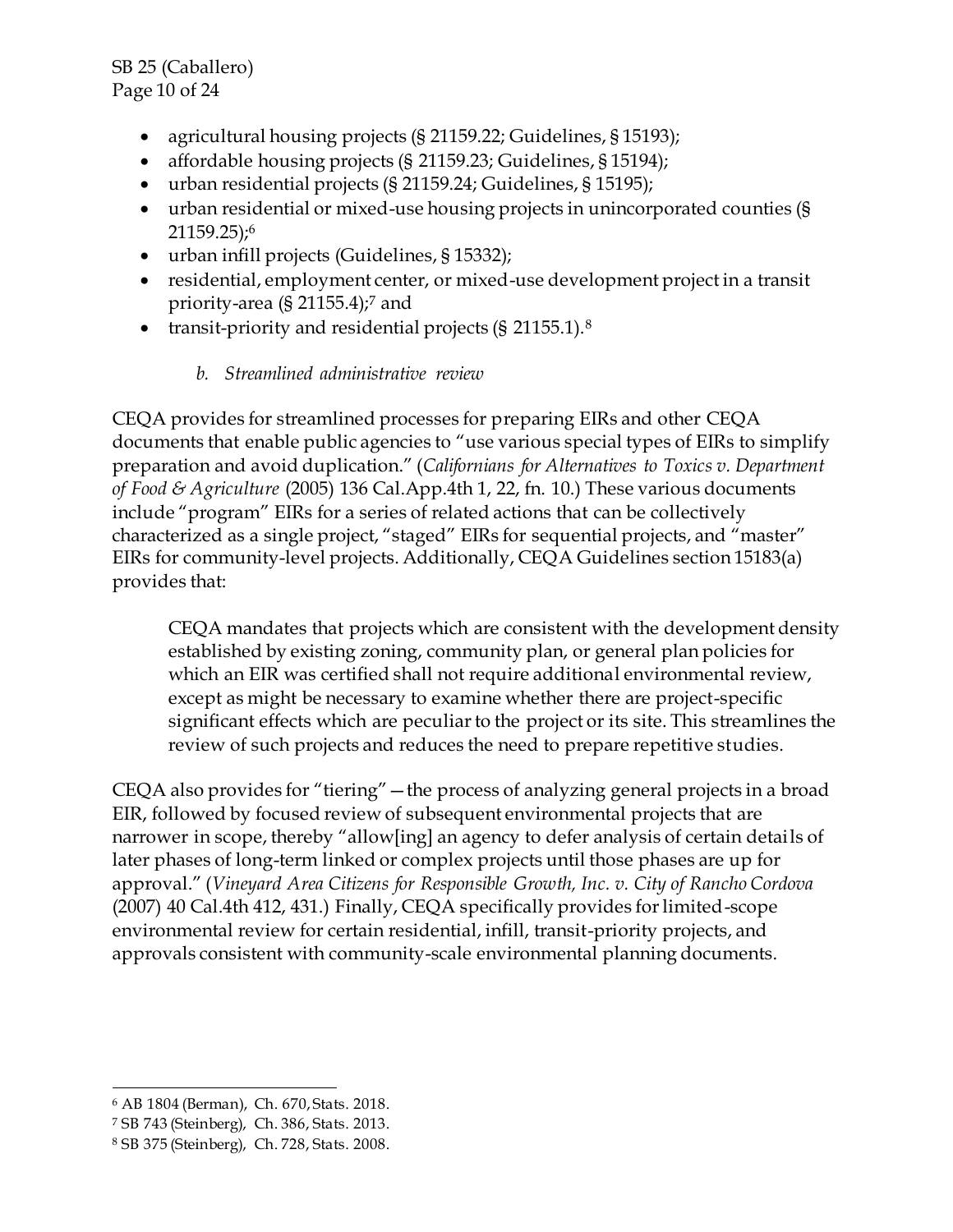## *c. Streamlined judicial review*

Several provisions streamline judicial review of challenges to projects under CEQA, including:

- amendments to provisions governing litigation and mediation;
- discovery is generally not allowed, as CEQA cases are generally restricted to review of the record;<sup>9</sup>
- concurrent preparation of the record of proceedings to enable judicial review to occur sooner;<sup>10</sup>
- counties with a population of over 200,000 must designate one or more judges to develop expertise on CEQA and hear CEQA cases (§ 21167.1 (b));
- both the Superior Court and the Court of Appeal must give CEQA lawsuits preference over all other civil actions (§ 21167.1(a));
- if feasible, the Court of Appeal must hear a CEQA appeal within one year of filing  $(S \ 21167.1(a))$ ; and
- if feasible, a 270-day judicial review period for environmental leadership projects,<sup>11</sup> as well as for specified stadium projects.<sup>12</sup>

Many of these changes have created efficiencies in the environmental review process overall and have expedited the process for the types of projects encouraged by the state. CEQA has not stayed stagnant since its enactment, but rather has evolved over close to half a century.

# 6. AB 900 and last session's stadium bills

AB 900 (§ 21178 et seq.), which sunsets January 1, 2021, establishes procedures for 270 day expedited judicial review for "environmental leadership" projects certified by the Governor and meeting specified conditions, including clean renewable energy projects, clean energy manufacturing projects, and LEED Gold-certified infill site projects achieving transportation efficiency 15 percent greater than comparable projects and zero net additional GHG emissions. AB 900 additionally provides that a leadership project:

- may be certified by the Governor only if it meets specified criteria, including all of the following:
	- o the project will result in a minimum investment of \$100 million in California upon completion of construction;

 <sup>9</sup> See *Cadiz Land Co. v. Rail Cycle*, *LP* (2000) 83 Cal.App.4th 74, 122.

<sup>10</sup> SB 122 (Jackson, 2015), Ch. 476, Stats. 2016.

<sup>11</sup> AB 900 (Buchanan, 2011), Ch. 354, Stats. 2011.

<sup>12</sup> SB 292 (Padilla, 2011), Ch. 353, Stats. 2011; SB 743 (Steinberg, 2013), Ch. 386, Stats. 2013 (see *Saltonstall v. City of Sacramento* (2014) 231 Cal.App.4th 837, 855-856); AB 734 (Bonta, 2018), Ch. 959, Stats. 2018; AB 987 (Kamlager-Dove, 2018), Ch. 961, Stats. 2018.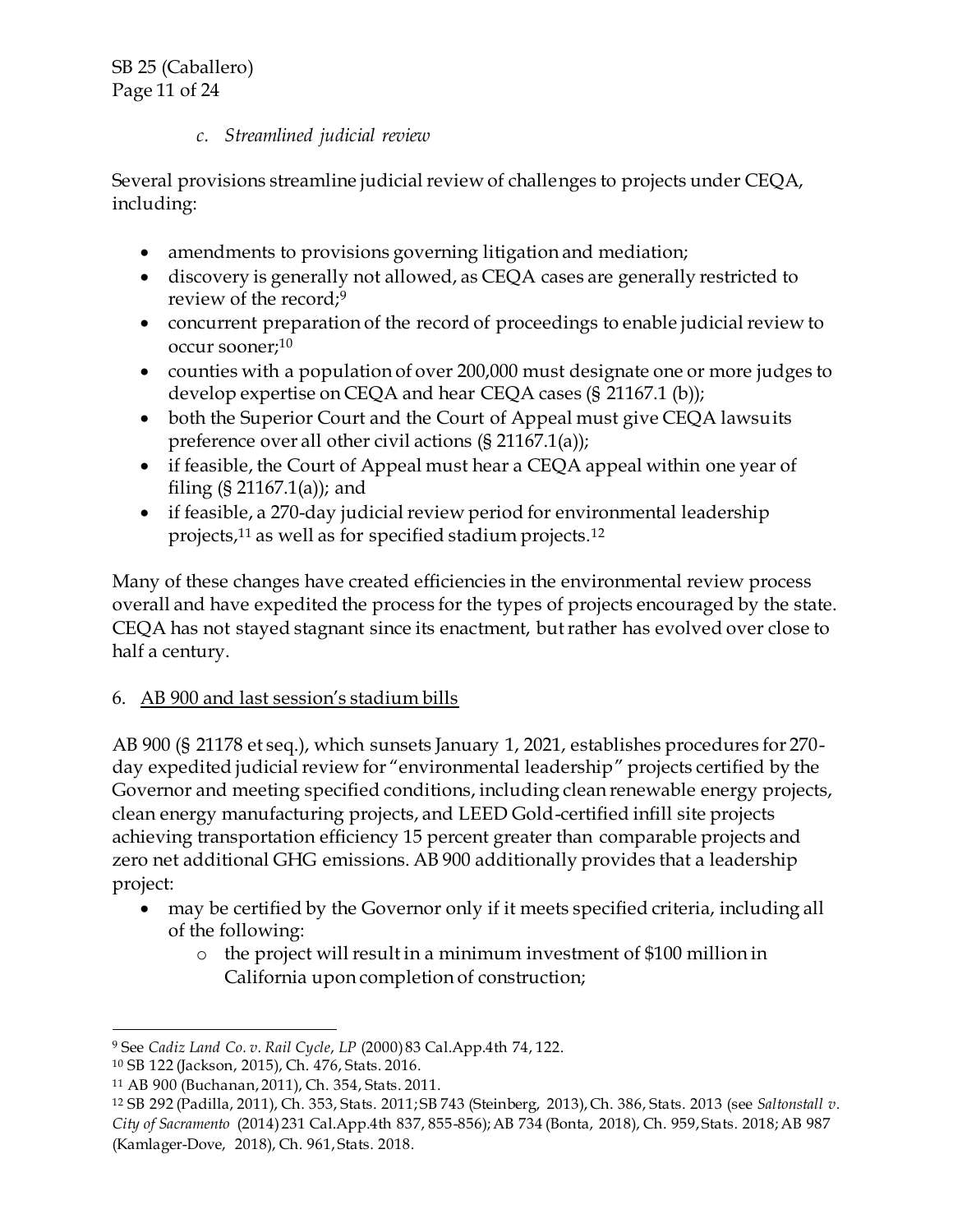- o the project creates high-wage, highly skilled jobs that pay prevailing wages and living wages, provides construction jobs and permanent jobs for Californians, and helps reduce unemployment;
- o the project does not result in any net additional GHG emissions; and
- o the applicant has entered into a binding and enforceable agreement that all mitigation measures required under CEQA are to be conditions of approval of the project, and those conditions will be fully enforceable by the lead agency or another agency designated by the lead agency;
- o the applicant bears the burden of costs for any hearing or decision before the Court of Appeal, as well as the costs of preparing the record of proceedings for the project (§ 21183); and
- upon certification by the Governor, is submitted to the Joint Legislative Budget Committee for review and concurrence or non-concurrence (§ 21184(a)-(c)); and
- upon certification of the EIR or any related project approvals, is subject to review, including any appeals, for 270 days, pursuant to rules adopted by the Judicial Council (§ 21185; Cal. Rules of Court, Rule 3.2220 et seq.).

To date, 12 projects have been certified under AB 900:

- McCoy Solar Energy Project in Riverside County.
- Apple Campus 2 in Cupertino.
- Soitec Solar Energy Project in San Diego County.
- 8150 Sunset Boulevard, a mixed-use commercial and residential project in Hollywood.
- Event Center and Mixed-Use Development at Mission Bay Blocks (i.e., Warriors Arena) in San Francisco.
- Qualcomm Stadium Reconstruction Project in San Diego.
- 6701 Sunset/Crossroads, a mixed-use residential, hotel, and commercial project in Hollywood.
- Yucca-Argyle Project, a mixed-use residential, hotel, and commercial project in Hollywood.
- 10 Van Ness Avenue, a mixed-use commercial/residential redevelopment project in San Francisco.
- 1045 Olive Street Project, a mixed-use commercial/residential redevelopment project in downtown Los Angeles.
- Hollywood Center Project, a mixed-use project in Hollywood.
- Potrero Power Station, a project to convert a closed power station to residential/ mixed-use commercial in San Francisco.

Of these projects, two have been litigated: the Golden State Warriors arena project and the 8150 Sunset Boulevard. The Sacramento Kings arena project, which was not an AB 900 project, but was authorized under a similar framework pursuant to AB 743, was also litigated. As discussed in more detail below, these cases were generally resolved expeditiously, if not quite within the 270-day timeline, providing a significant benefit to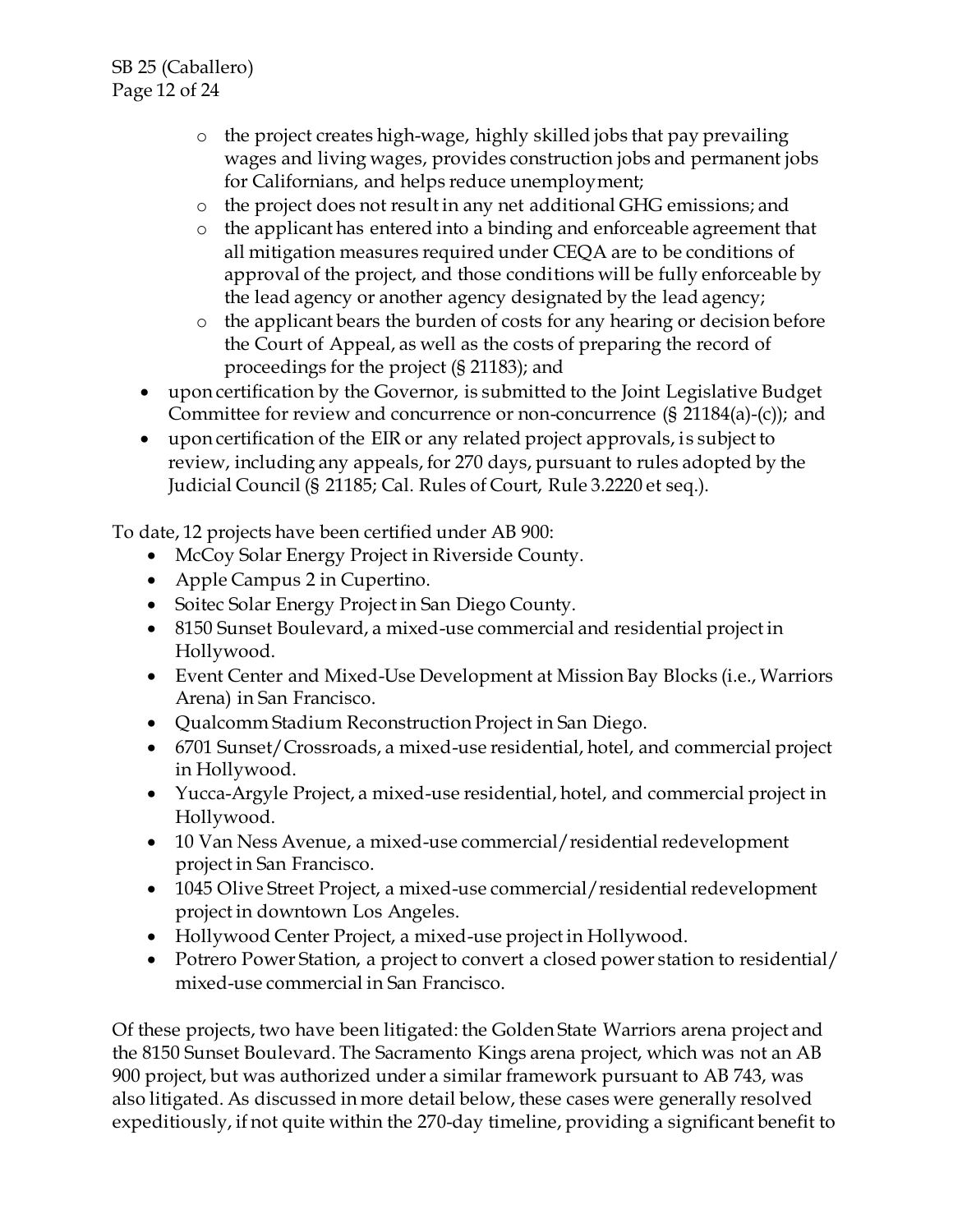SB 25 (Caballero) Page 13 of 24

the developers. However, it should be noted that according to the Judicial Council, the court in the 8150 Sunset Boulevard case bifurcated the non-CEQA claims, which were subject to a normal timeline.

Last year, the Legislature adapted the AB 900 framework for two bills specific to stadiums in Oakland (AB 734, Bonta; Ch. 959, Stats. 2018) and Inglewood (AB 987, (Kamlager-Dove; Ch. 961, Stats. 2018). Broadly, these bills are substantially equivalent to AB 900 on key requirements—including LEED Gold certification, GHG neutrality, traffic efficiency, and construction wages, with limited exceptions. The Assembly Natural Resources Committee analyses of the final versions of these bills stated that they "raise[] the bar on GHG mitigation and clean air."

### 7. Broad scope of projects eligible under this bill

This bill provides expedited 270-day judicial review for CEQA challenges against a "qualified project." There are two categories of qualified projects under this bill: those that are at least partially funded by an opportunity zone fund and those that are least partially funded by a specified public fund. The first category encompasses a broad range of projects in an opportunity zone, while the second category applies only to predominantly residential projects and transit projects. As described below, the projects covered under this bill are also subject to environmental protections, and, in certain cases, affordability and labor restrictions.

### *a. Applies to a broad range of projects funded at least partially by an opportunity zone fund, subject to certain restrictions*

President Trump's 2017 tax package lowered capital gains taxes for investors who finance projects in economically distressed census tracts designated by the Governor as "opportunity zones." Up to 879 census tracts in California are eligible for this designation. Opportunity zone funds are special funds created by investors for the benefit of a qualified opportunity zone. For investors to take advantage of certain tax benefits, 90 percent of the funds must be invested in projects located in the opportunity zone. Those projects can vary but will most likely be real estate investments and include all different types of development. A recent *New York Times* article states as follows:

Hedge funds, investment banks and money managers are trying to raise tens of billions of dollars this year for so-called opportunity funds, a creation of President Trump's 2017 tax package meant to steer money to poor areas by offering potentially large tax breaks.

Little noticed at first, the provision has unleashed a flurry of investment activity by wealthy families, some of Wall Street's biggest investors and other investors who want to put money into projects ostensibly meant to help struggling Americans. The ranks of those starting such funds include Anthony Scaramucci,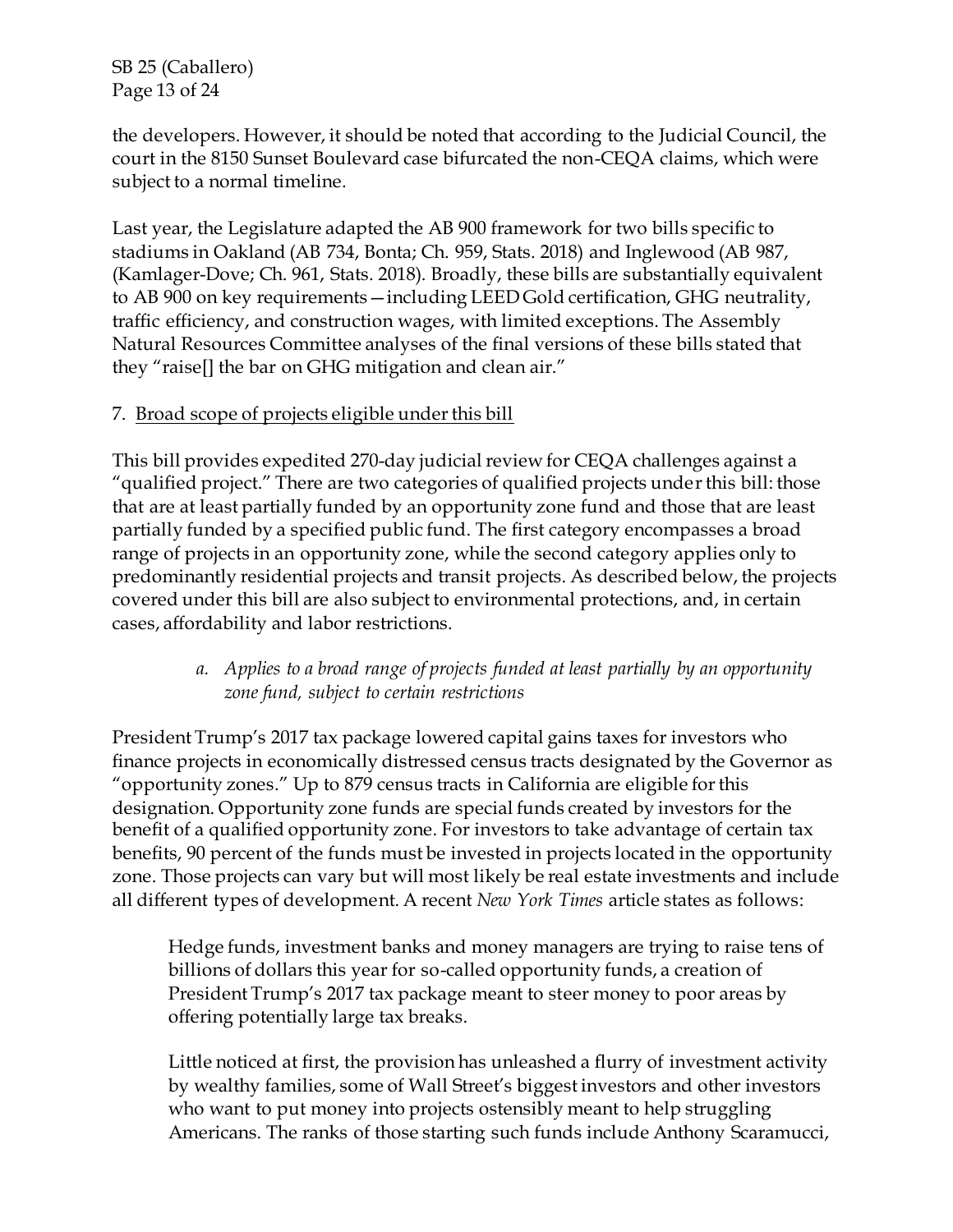the New York hedge fund executive who served briefly as Mr. Trump's communications director.

More than 80 of the funds have sprung up since January 2018, even though the Trump administration has not finalized regulations governing them. Managers of the funds are seeking to raise huge sums of money by pitching investors on a combination of outsize returns and a feel-good role in fighting poverty.

The flood of capital is raising hopes as well as concerns. Those who championed the provision, which provides for a hefty tax break on long-term investments, believe the money can help distressed towns and neighborhoods that are still feeling the effects of the financial crisis and have barely benefited from the nineyear economic expansion. Skeptics worry that the funds will mostly target real estate and other projects that probably would have attracted investment even without the tax break, and may not deliver the returns being dangled.<sup>13</sup>

For projects funded "in whole or in part" by a qualified opportunity zone fund, this bill requires that the project receive LEED Gold certification, be GHG-neutral, and have zero net energy emissions. These are significant environmental protections that will in practice limit the scope of projects eligible under these provisions and encourage beneficial development. Additional requirements apply depending on the type of project: if the project contains residential units, it must also be at least 75 percent residential, 40 percent of which must be for lower-income families, as specified. Finally, the project could be subject to certain labor-related requirements, as described below.

However, a project that is at least partially funded by an opportunity zone fund is not otherwise limited by *type* of project. As long as it meets the requirements described above, as applicable, the project could be a stadium, skyscraper, shopping mall, warehouse, or hotel, among other things. Thus, despite the author and sponsor's concern over addressing affordable housing, this aspect of the bill does not focus on housing and instead seeks to encourage development generally in opportunity zones.

## *b. Applies to certain residential projects and transit projects if the project is funded at least partially by specified public sources, subject to certain restrictions*

This bill also provides expedited 270-day judicial review for CEQA challenges against a project that is funded "in whole or in part" by specified public funding sources if the project is either at least 75 percent residential or a transit project. If it is residential, the project must meet the environmental, residential, and affordability restrictions described above. If it is a transit project, it must be contained in a sustainable

 <sup>13</sup> *Wall Street, Seeking Big Tax Breaks, Sets Sights on Distressed Main Streets* (Feb. 20, 2019) New York Times, available at [https://www.nytimes.com/2019/02/20/business/taxes](https://www.nytimes.com/2019/02/20/business/taxes-hedge-funds-investors-opportunity-funds.html) -hedge-funds-investors[opportunity-funds.html](https://www.nytimes.com/2019/02/20/business/taxes-hedge-funds-investors-opportunity-funds.html) (as of Apr. 16, 2019).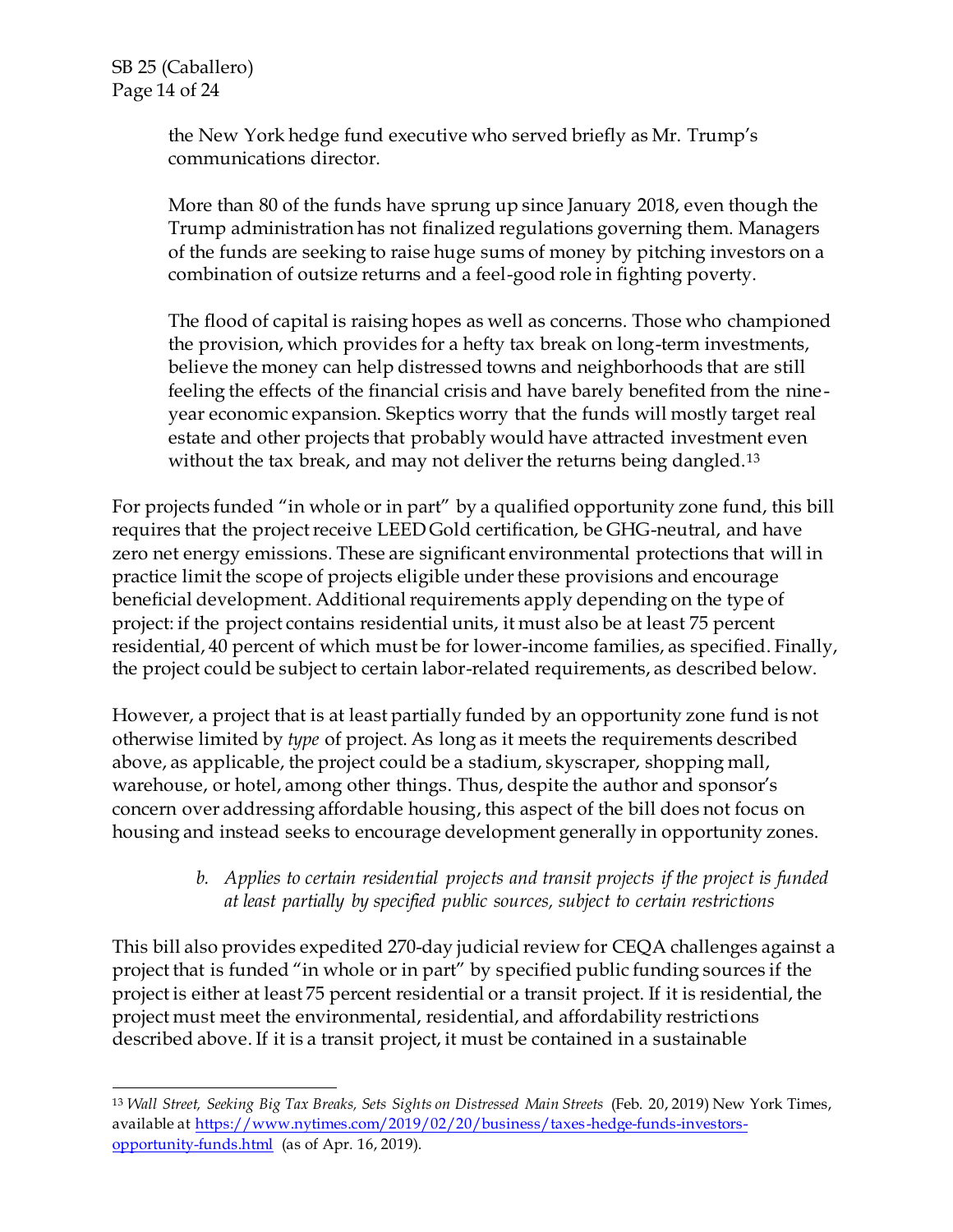SB 25 (Caballero) Page 15 of 24

communities strategy that, upon completion of the project, will result in a reduction of emissions of GHGs and vehicle miles traveled. And the project could be subject to certain labor-related requirements, as described below.

The list of eligible funding sources are as follows:

- Moneys appropriated from the Greenhouse Gas Reduction Fund (GGRF) and allocated by the Strategic Growth Council (SGC).
- An enhanced infrastructure financing district.
- An affordable housing authority.
- A community revitalization and investment authority.
- A transit village development district.
- A housing sustainability district.
- A Neighborhood Infill Finance and Transit Improvements Act district.
- The Department of Housing and Community Development (HCD).
- The Department of Veterans Affairs.
- The California Housing Finance Agency.
- The California Infrastructure and Economic Development Bank.
- Specified transportation districts.

Most of these public financing sources that would qualify a project for expedited judicial review, with the exception of programs funded by GGRF moneys and allocated by the SGC, generally lack a direct nexus to environmental protection and have the capacity to fund thousands of projects on an annual basis. For example, as a general matter, the Department of Housing and Community Development (HCD) administers programs that provide grants and loans to create rental and homeownership opportunities for Californians. During the 2016-17 fiscal year HCD awarded 238 grants and loans, totaling more than \$460 million. The California Infrastructure and Economic Development Bank (iBank), another example, is the state's general-purpose financing authority. As of July 31, 2018, iBank has financed over \$40 billion in infrastructure and private development projects, including \$650 million in Infrastructure State Revolving Fund loans to state and local governments for infrastructure and economic expansion and \$37 million in bonds for public agencies, nonprofits, and manufacturing facilities. Finally, infrastructure financing districts finance the construction or rehabilitation of public infrastructure and private facilities using a property tax increment of its member entities. If one of these sources partially funds a covered residential or transit project, the project is eligible for accelerated judicial review under this bill.

> *c. Certain projects under this bill would be subject to prevailing wage and skilled labor force requirements*

The bill also requires that qualified projects provide for prevailing wages and employ a skilled and trained labor force if the project has over 75 residential units. Additionally,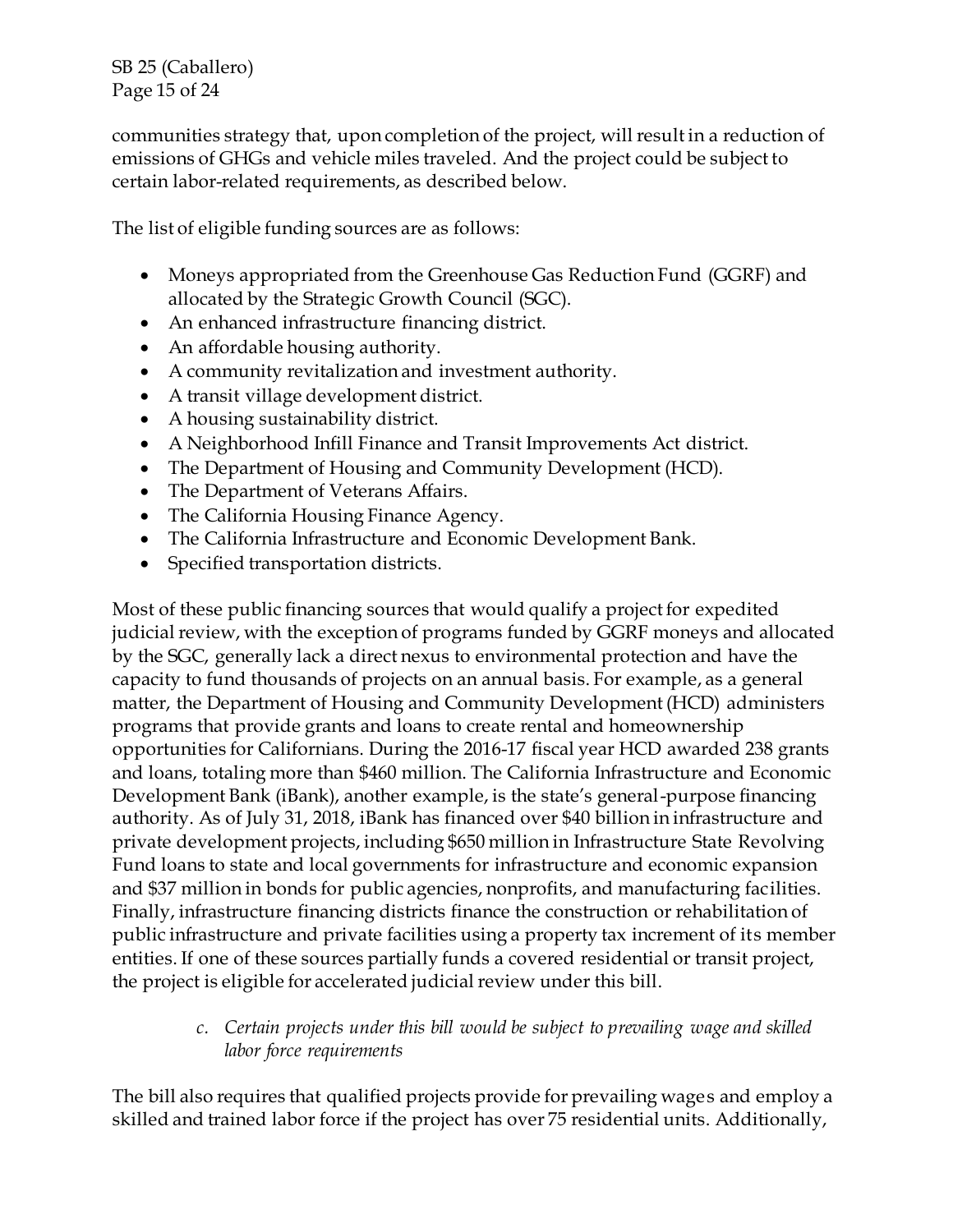SB 25 (Caballero) Page 16 of 24

if the project is a public work, the project must use a skilled and trained labor force. Conversely, if the project is (1) not a public work and (2) non-residential or has fewer than 75 residential units, then these requirements do not apply. These provisions likely apply to many of the publicly-funded projects that are covered by this bill because those projects are limited to projects that contain at least 75 percent residential units and to transit projects. On the other hand, these provisions may be less likely to apply to projects that are at least partially funded by opportunity zone funds, as those projects are not limited to any particular type of project.

### 8. Sets impractical expectations and prioritizes CEQA cases over other important cases

This bill would require the Judicial Council, by September 1, 2020, to adopt a rule of court applying to an action or proceeding brought to attack, review, set aside, void, or annul the certification of an "environmental review document" for a qualified project or the granting of any project approvals that requires the action or proceeding to be resolved, to the extent feasible, within 270 days of the filing of the certified record of proceedings. Such a requirement presents several key issues.

First, the author's statement points out that "[i]f the Legislature can deliver CEQA litigation streamlining for billionaire sports team owners, then we can do it for all Californians." However, the provisions enacted by sports stadium bills and AB 900 only apply to EIRs. (See §§ 21168.6.6(d), 21168.6.7(c), 21168.6.8(f) & 21185.) Thus, this provision is broader than its predecessors, as it additionally provides expedited judicial review for negative declarations, mitigated negative declarations, and determinations that a project is exempt from CEQA.

Second, as described above, the bill also applies to numerous projects throughout the state and thus is far broader than its predecessors. Given the breadth of eligible projects under this bill, this expedited judicial review provision would be impracticable to carry out. Based on information from the Judicial Council, a 270-day timeline triggered at the point of certification of the record is generally infeasible and fails to take into consideration the realities of the court system.

Additionally, such a requirement inherently prioritizes such cases over other critically important ones, further delaying justice for parties to those actions. As pointed out by the Judicial Council, this expedited judicial review undermines equal access: "The courts are charged with dispensing equal access to justice for each and every case on their dockets. Singling out this particular type of case for such preferential treatment appears at odds with how our justice system has historically functioned."

Under existing law, certain parties are entitled to calendar preference, including a party that is at least 70 years old and in ill health, a party in a personal injury or wrongful death matter is under the age of 14, or a party that is unlikely to survive beyond another six months. (Code of Civ. Proc. § 36). Additionally, certain actions receive calendar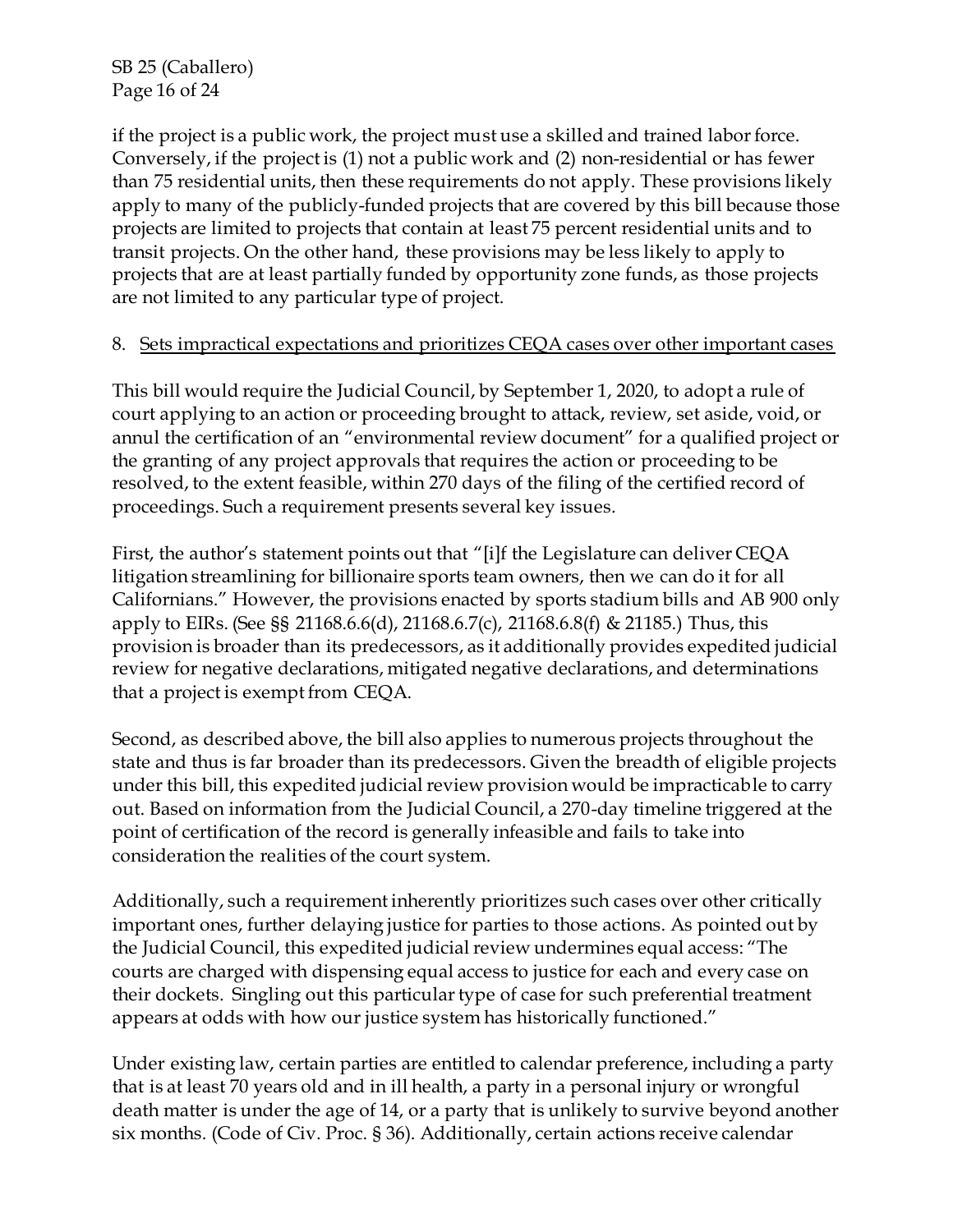SB 25 (Caballero) Page 17 of 24

preference, including appeals in probate proceedings, contested election cases, and actions for libel or slander by a person who holds any elective public office or a candidate for any such office alleged to have occurred during the course of an election campaign. (Code of Civ. Proc. § 44.) In fact, existing law already provides that both the Superior Court and the Court of Appeal must give CEQA lawsuits preference over all other civil actions. (§ 21167.1(a).) Yet this bill would further prioritize CEQA lawsuits. The Judicial Council states that "[i]mposing a 270-day timeline on top of the existing preference is arbitrary and likely to be unworkable in practice."

### 9. How much certainty does the 270-day timeline provide?

*a. The Legislature cannot bind courts to resolve cases on a specific timeframe*

In mandating that courts endeavor to resolve any CEQA challenges to a qualified project on an accelerated timeline, the Legislature, if it adopts this bill, would to a degree intrude on the judiciary's prerogative to manage its core internal functions. Consequently, this bill, in addition to imposing a potentially substantial and ongoing burden on courts, implicates the doctrine of separation of powers.

Unlike the United States Constitution, in which separation of powers is an implied doctrine, the California Constitution contains a provision that expressly provides for the separation of governmental functions. Article III, section 3 of the California Constitution provides that "[t]he powers of state government are legislative, executive, and judicial. Persons charged with the exercise of one power may not exercise either of the others except as permitted by this Constitution." Although this provision suggests a sharp demarcation between the branches of governments, courts have long recognized the interrelatedness of the branches' functions:

Indeed, upon brief reflection, the substantial interrelatedness of the three branches' actions is apparent and commonplace: the judiciary passes upon the constitutional validity of legislative and executive actions, the Legislature enacts statutes that govern the procedures and evidentiary rules applicable in judicial and executive proceedings, and the Governor appoints judges and participates in the legislative process through the veto power. Such interrelationship, of course, lies at the heart of the constitutional theory of 'checks and balances' that the separation of powers doctrine is intended to serve.

(*Superior Court v. County of Mendocino* (1996) 13 Cal.4th 45, 52–53 (*County of Mendocino*).) Consequently, courts have held that the doctrine of separation of powers "prohibits the legislative branch from arrogating to itself core functions of the executive or judicial branch." (*Carmel Valley Fire Protection Dist. v. State of California* (2001) 25 Cal.4th 287, 298.) Nevertheless, the doctrine "permits actions of one branch that may 'significantly affect those of another branch.'" (*Ibid*.) Legislation that would "defeat or materially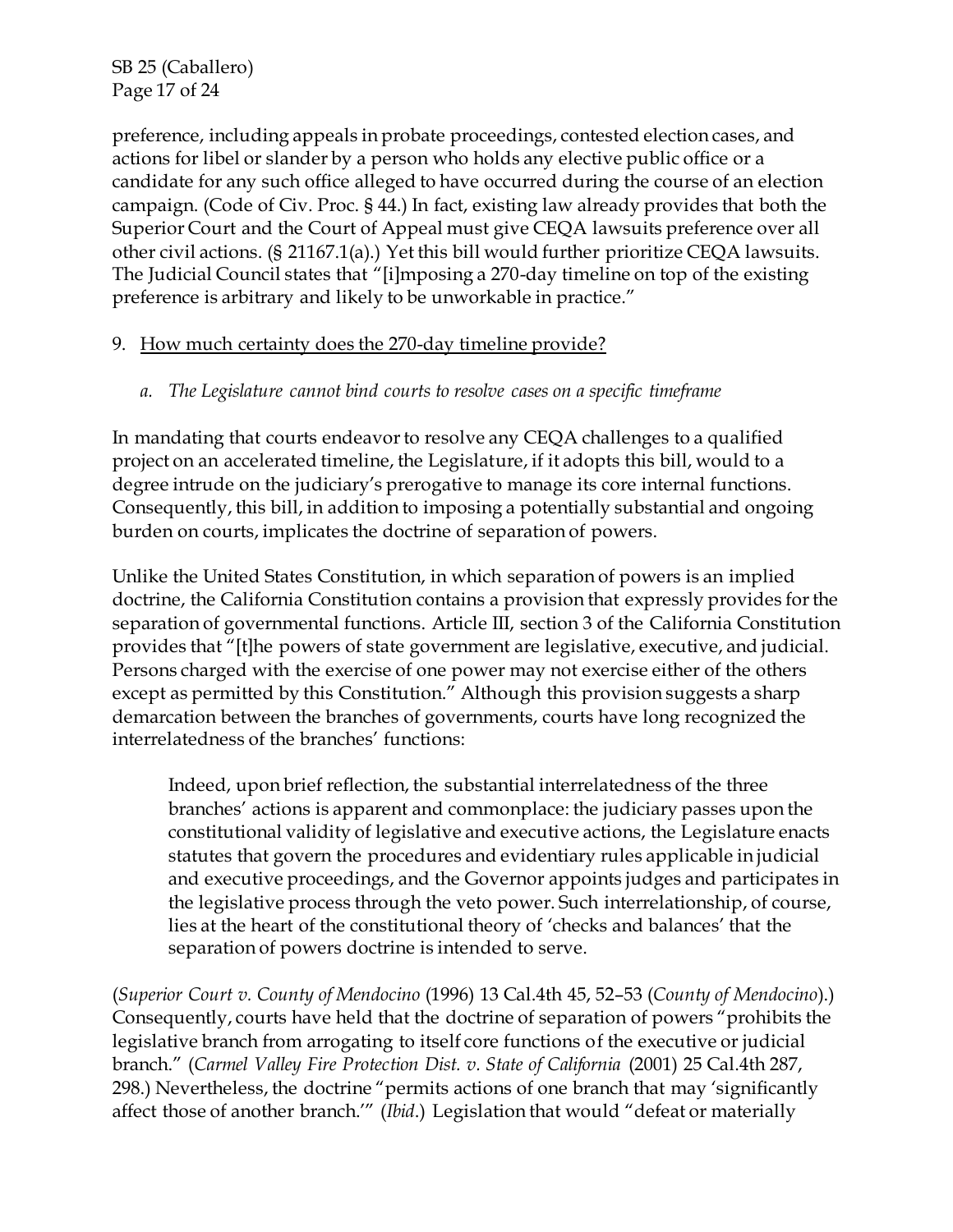SB 25 (Caballero) Page 18 of 24

impair" the court's inherent power to decide cases would be an unconstitutional invasion of judicial power. (*Ibid*.)

The California Court of Appeal has concluded that a similar 270-day review provision under CEQA did not amount to such an invasion. (*Saltonstall v. City of Sacramento* (2014) 231 Cal.App.4th 837, 855-856 (*Saltonstall*).) In *Saltonstall*, the plaintiff argued, among other things, that the 270-day deadline to review challenges to the Sacramento Kings arena project under SB 743 (Steinberg, 2013) was impossibly short and thus prevented courts from fulfilling their adjudicatory functions. (*Ibid.*) The court noted, however, that the deadline was not an absolute one; rather, the provision, Public Resources Code section 21168.6.6, required courts to resolve challenges to the project within 270 days "to the extent feasible." (*Id.* at p. 856.) The court reasoned as follows:

Section 21168.6.6 does not impose any penalty for review that exceeds the 270 days. For example, the statute does not declare the case to be moot, deprive any court of jurisdiction, or declare a particular winner on a certain date. Saltonstall acknowledges that, even though section 21168.6.6 applies to any appeal, it does not affect the California Constitution's 90-day deadline for issuance of a decision after submission of the case for decision. (Cal. Const., art. VI, § 19.) Because the 270-day period for review is required only "to the extent feasible," we reject Saltonstall's contention that section 21168.6.6 materially impairs the core function of the courts. In short, Saltonstall has not shown section 21168.6.6 crosses over the line from reasonable regulation to a material impairment of the courts' exercise of power to adjudicate this case. [Citing *County of Mendocino*, *supra*, 13 Cal.4th at pp. 58–59.]

(*Ibid.*)

This bill contains a similar proviso: courts must resolve challenges to qualified projects within 270 days "to the extent feasible." As a result, this deadline, like the deadline applicable to the Sacramento Kings arena, would likely survive a constitutional challenge. However, since courts would not be obligated to observe this deadline, the question arises whether this provision would provide developers with the certainty they seek.

*b. Diminishing returns?*

A recent report entitled *Review of Environmental Leadership Development Projects* from the Senate Office of Research reviewed litigation under AB 900 and SB 743 in depth and found the following timelines, which under then-existing law began when the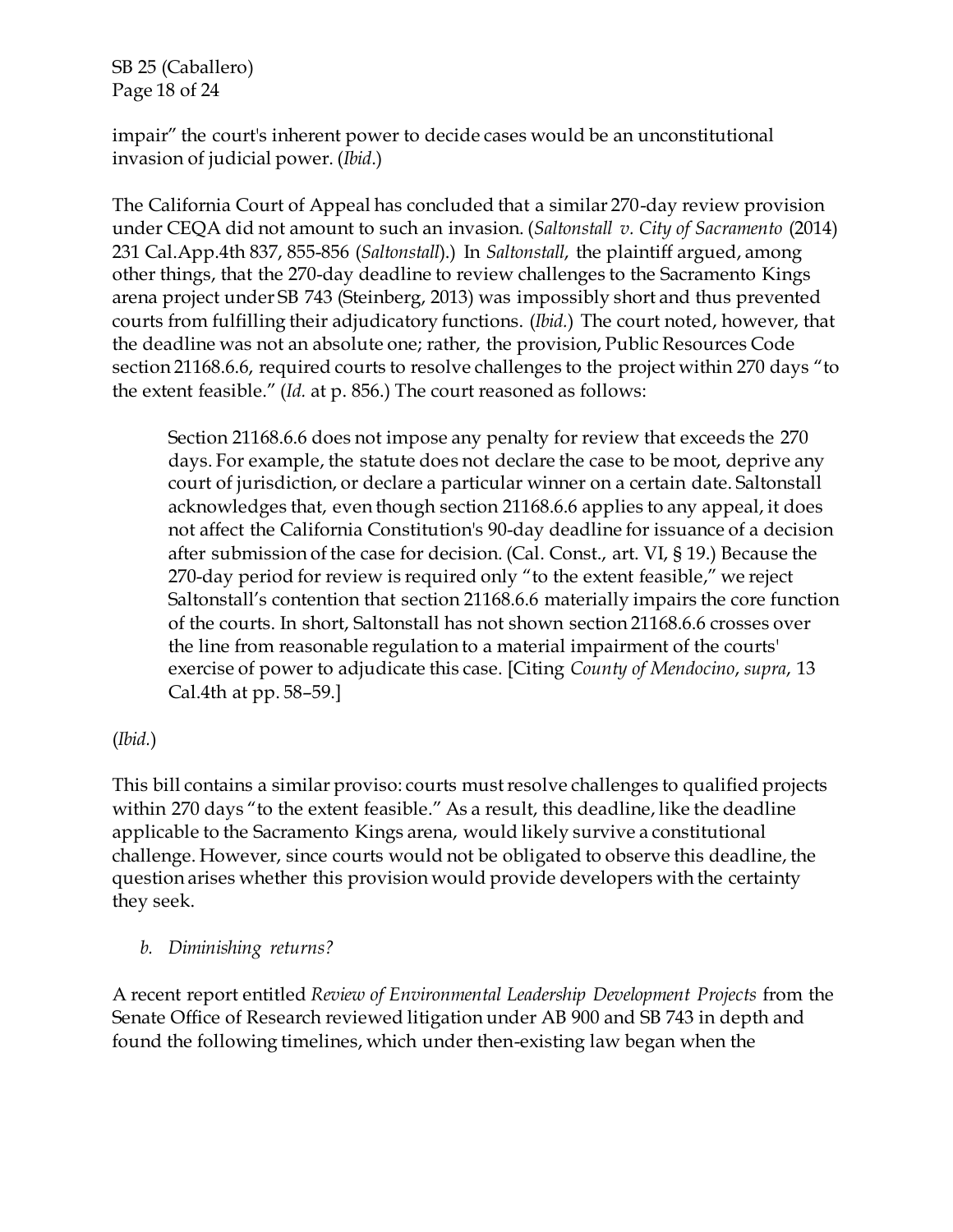SB 25 (Caballero) Page 19 of 24

administrative record was certified<sup>14</sup> and include the trial court, court of appeal, and the Supreme Court's denial of review, for those cases:

| Project               | <b>Business days</b> | Calendar days |
|-----------------------|----------------------|---------------|
| Kings arena           | 243                  | 352           |
| Warriors arena        | 257                  | 376           |
| 8150 Sunset Boulevard | 395                  |               |

The report concludes that these projects were reviewed under a faster timeline than normally would apply, benefiting the developers and providing upfront financial security. The report also states that "the impacts to the court from such a short timeline also should be taken into consideration when determining how fast the Legislature would like [AB 900] cases resolved," and suggests a longer timeline may be appropriate.<sup>15</sup>

Unlike AB 900, which has only led to 12 certified projects, and unlike the stadiumspecific bills, this bill would apply to a vastly higher number of projects throughout the state until 2025. Although it is impossible to estimate how many projects could ultimately qualify for accelerated review, if numerous projects are propelled to the forefront of judicial calendars across the state, courts may be forced to repeatedly miss the 270-day deadline, and, at some point, altogether ignore it. As noted above, the Judicial Council, writing in opposition, states that imposing this timeline on top of the calendar preference that CEQA cases are afforded under existing law "is arbitrary and likely to be unworkable in practice."

In a sense, this bill, along with other similar bills proposing expedited judicial review for CEQA challenges, could be a victim of its own success: at some point, the more projects that are eligible to benefit from accelerated judicial review, the smaller the impact of that benefit.

*c. Projects subject to CEQA challenges may be subject to other challenges that will not be expedited*

As discussed above, less than three percent of CEQA projects are litigated. The projects that do make it to litigation are likely to be among the most complex. Such projects may also be susceptible to legal challenges on grounds not related to CEQA. If so, the 270 day review provision does not apply to the non-CEQA claims,<sup>16</sup> which will be resolved

<sup>14</sup> See *id.* at pp. 6-8 (noting some uncertainties in the calculation methodology). Additionally, the current version of AB 900 and this bill's timelines commence at a later point: the filing of the administrative record with the court, which makes the 270-day period somewhat less onerous for courts. <sup>15</sup> *Id.* at p. 15.

<sup>&</sup>lt;sup>16</sup> It has been suggested that the phrase "or the granting of any approval" in similar 270-day review provisions in other bills encompasses challenges to land-use approvals based on violations of statutory requirements not related to CEQA. Consequently, it has been argued that such language applies the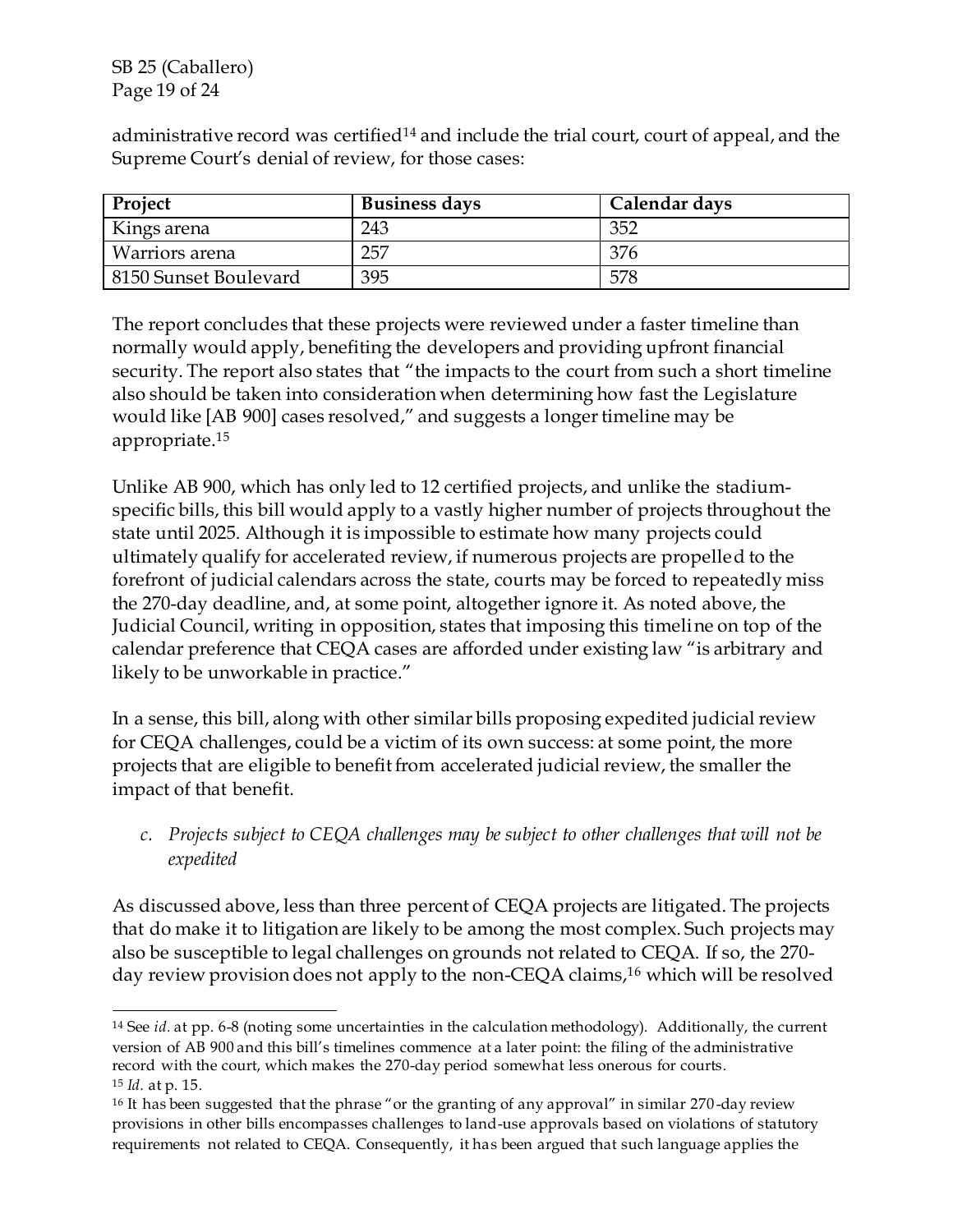SB 25 (Caballero) Page 20 of 24

along a normal timeframe. Parties will surely take this into account when contemplating the range of possible causes of action they might bring against projects that are eligible for expedited CEQA judicial review under this bill.

## 10. Author's amendments to improve process that limits a party's ability to file an action

Existing law sets out specific timeframes in which a party must challenge a lead agency's acts or decisions on grounds of noncompliance with CEQA. Generally, the timeframe is 30 days from the date the lead agency files the notice of determination for allegations. If the lead agency does not file a notice of exemption, the action or proceeding must be commenced within 180 days from the project's commencement date.

SB 25 would additionally require a party that intends to challenge a lead agency's determination to provide notice of its intent to file within 10 days of the lead agency filing the notice of determination. If a party does not do so within 10 days, the court is prohibited from accepting or filing an action or proceeding from the party. The Judicial Council, writing in opposition, states that this provision:

[...] is unworkable from a court administration standpoint. Court clerks, exercising their ministerial duties, are not in a position to make *legal*  determinations that the requisite notice was not timely given. The statute could provide that this type of action would be subject to dismissal if the notice were not properly given, but that decision would need to be made by a judicial officer. It is the *court*, not the clerk that eventually would need to decide whether the petitioning party gave proper notice and whether the case can proceed.

(Emphasis in original.)

l expedited review provisions to non-CEQA claims against eligible projects. While the phrase is broad, this interpretation does not comport with the principles of statutory construction, as it ignores the statutory context in which the provision is situated and its implication would be that numerous provisions outside the Public Resources Code have been indirectly amended. (See e.g., *Aron v. U-Haul Co. of California* (2006) 143 Cal.App.4th 796, 808 ["We construe the language in the context of the statute as a whole and the overall statutory scheme"]; *Turner v. Association of American Medical Colleges* (2011) 193 Cal.App.4th 1047, 1067 [interpretations that impliedly amend other sections are to be avoided]; see also Ca l. Const. art. IV, § 9 ["A section of a statute may not be amended unless the section is re-enacted as amended"].) Additionally, this argument ignores the longstanding contemporaneous administrative construction embodied in the rules adopted by the Judicial Council that govern challenges to projects under AB 900 and SB 743, both of which have similar expedited review provisions. (See Cal. Rules Ct. § 3.2200 ["the rules in this chapter apply to all actions brought under the California Environmental Quality Act"].) Nor has this broad construction been expressly contemplated in the legislative history of similar provisions. Finally, according to the Judicial Council, the court in the 8150 Sunset project under AB 900 bifurcated CEQA claims and non-CEQA claims, resolving the latter on a normal timeline. This indicates that the court did not view the analogous expedited review provision under AB 900 as expansively as this interpretation would suggest.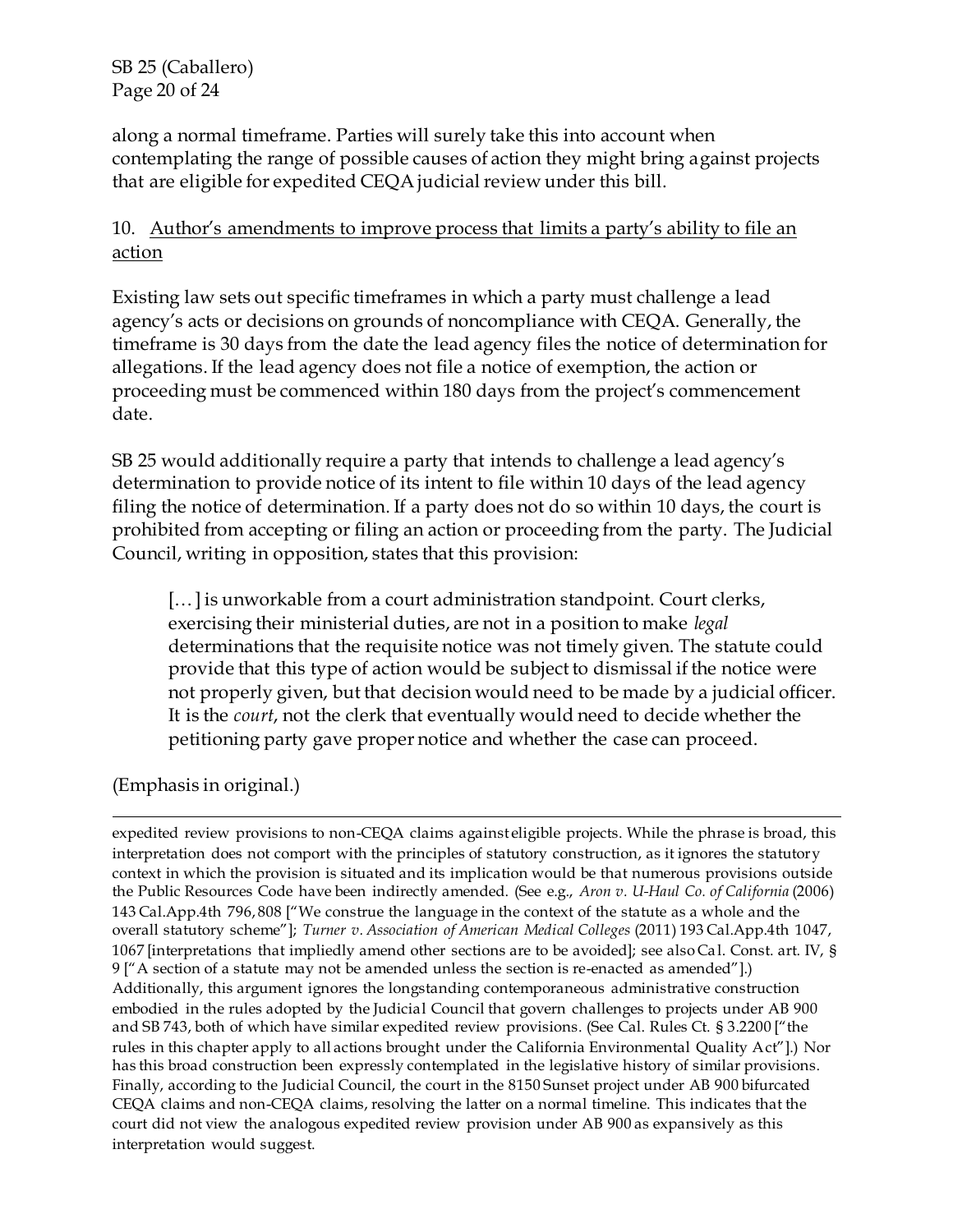SB 25 (Caballero) Page 21 of 24

In view of these concerns, the author has agreed to the following amendment:

## Amendment 1

(g) (1) In addition to other requirements, a party bringing an action or proceeding pursuant to this division shall, within 10 days of the posting of the notice required pursuant to Section 21108 or 21152, notify, in writing, the lead agency and the real party in interest of its intent to file the action or proceeding. The court shall not accept for filing an action or proceeding from a party that fails to comply with this paragraph.

Additionally, the Judicial Council has requested, and the author has agreed to, the following technical amendment:

# Amendment 2

(c) Rules 3.2220 to 3.2237, inclusive, of the California Rules of Court, as may be amended by *On or before September 1, 2020,* the Judicial Council, shall *adopt rules of court that* apply to any action or proceeding brought to attack, review, set aside, void, or annul the certification or adoption of an environmental review document for a qualified project that meets the requirements of subdivisions (b) and (d) or the granting of any approval for the qualified project, to require the action or proceeding, including any potential appeals therefrom, to be resolved, to the extent feasible, within 270 days of the filing of the certified record of proceedings with the court. On or before September 1, 2020, the Judicial Council shall amend the California Rules of Court, as necessary, to implement this subdivision.

# 11. Should this bill be a pilot project?

In view of the concerns set forth above, the Committee may wish to amend this bill into a pilot project to be implemented in counties entirely within the authors' districts: Merced, San Benito, and Contra Costa. Such a pilot project could be used to study whether expedited judicial review for CEQA challenges spurs development in California. This could provide the Legislature with much needed information regarding the efficacy of expedited judicial review when applied to broad categories of projects. This amendment could be made as follows:

# Amendment 3

Amend the bill to limit its application to Merced, San Benito, and Contra Costa Counties.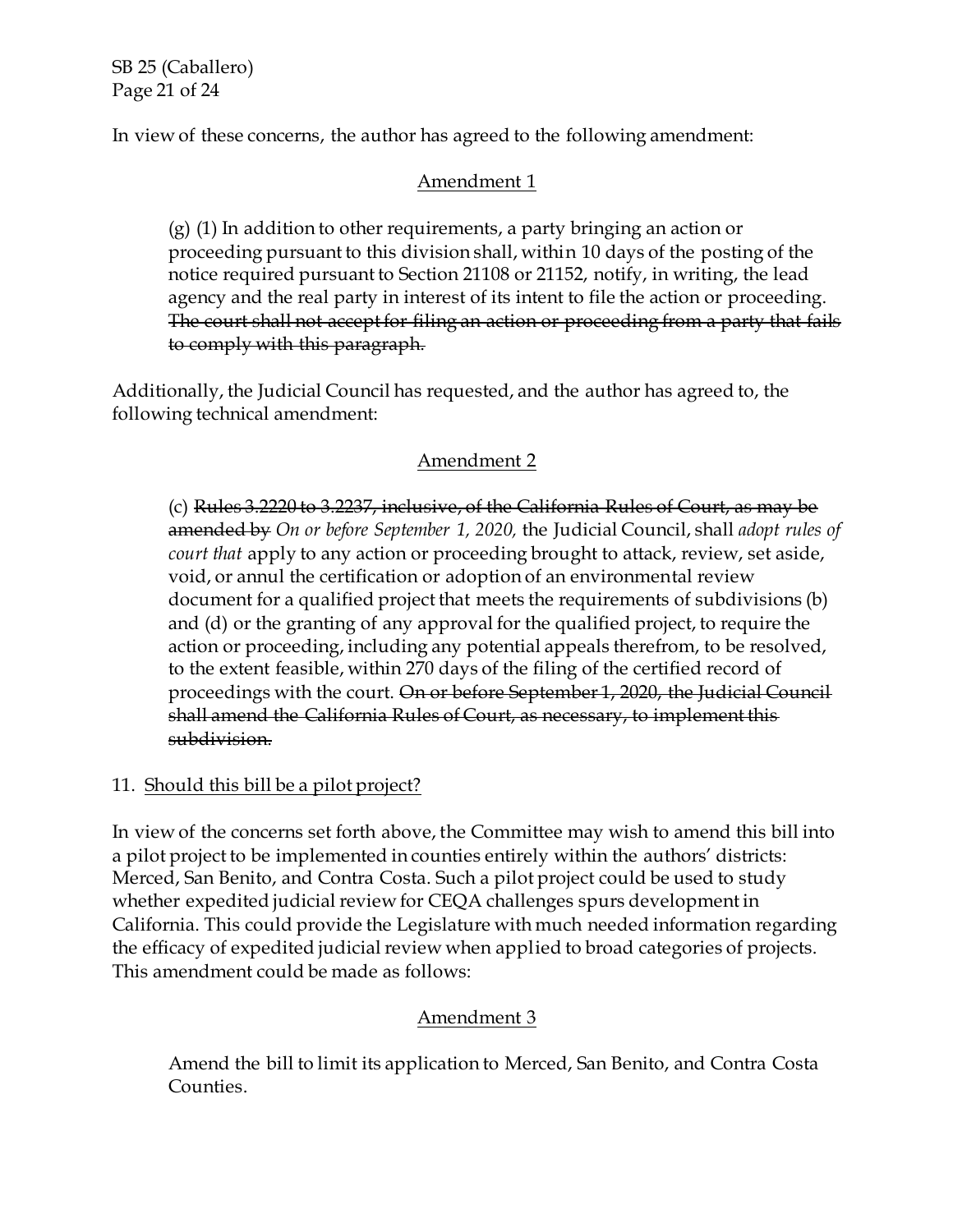SB 25 (Caballero) Page 22 of 24

### **SUPPORT**

Habitat for Humanity (sponsor) BizFed California Council for Affordable Housing Civil Justice Association of California

### **OPPOSITION**

Associated Builders and Contractors Northern California Chapter California Environmental Justice Alliance California League of Conservation Voters Center for Biological Diversity Center for Community Action and Environmental Justice Center on Race, Poverty, and the Environment Judicial Council of California Physicians for Social Responsibility- Los Angeles Planning and Conservation League Sierra Club California

### **RELATED LEGISLATION**

Pending Legislation:

SB 384 (Morrell, 2019) would establish expedited administrative and judicial review of environmental review and approvals granted for housing development projects with 50 or more residential units. The bill would prohibit courts from staying or enjoining challenged projects with two narrow exceptions. This bill failed passage in the Senate Environmental Quality Committee.

SB 621 (Glazer & Caballero, 2019) would, until 2025, provide for expedited judicial review of CEQA challenges to affordable housing projects, as defined. That bill will be heard on the same day as this bill.

SB 744 (Caballero, 2019) among other things, would establish procedures governing CEQA actions challenging certain "No Place Like Home" supported housing projects, which requires the actions and any appeals therefrom to be resolved, to the extent feasible, within 270 days of the filing of the certified record of proceedings with the court. This bill is pending before the Senate Environmental Quality Committee.

AB 1244 (Fong, 2019) would impose the limits on the court's ability to issue injunctive relief that were contained in SB 292 or SB 743 in CEQA cases challenging specified housing projects. This bill is pending before the Assembly Natural Resources Committee.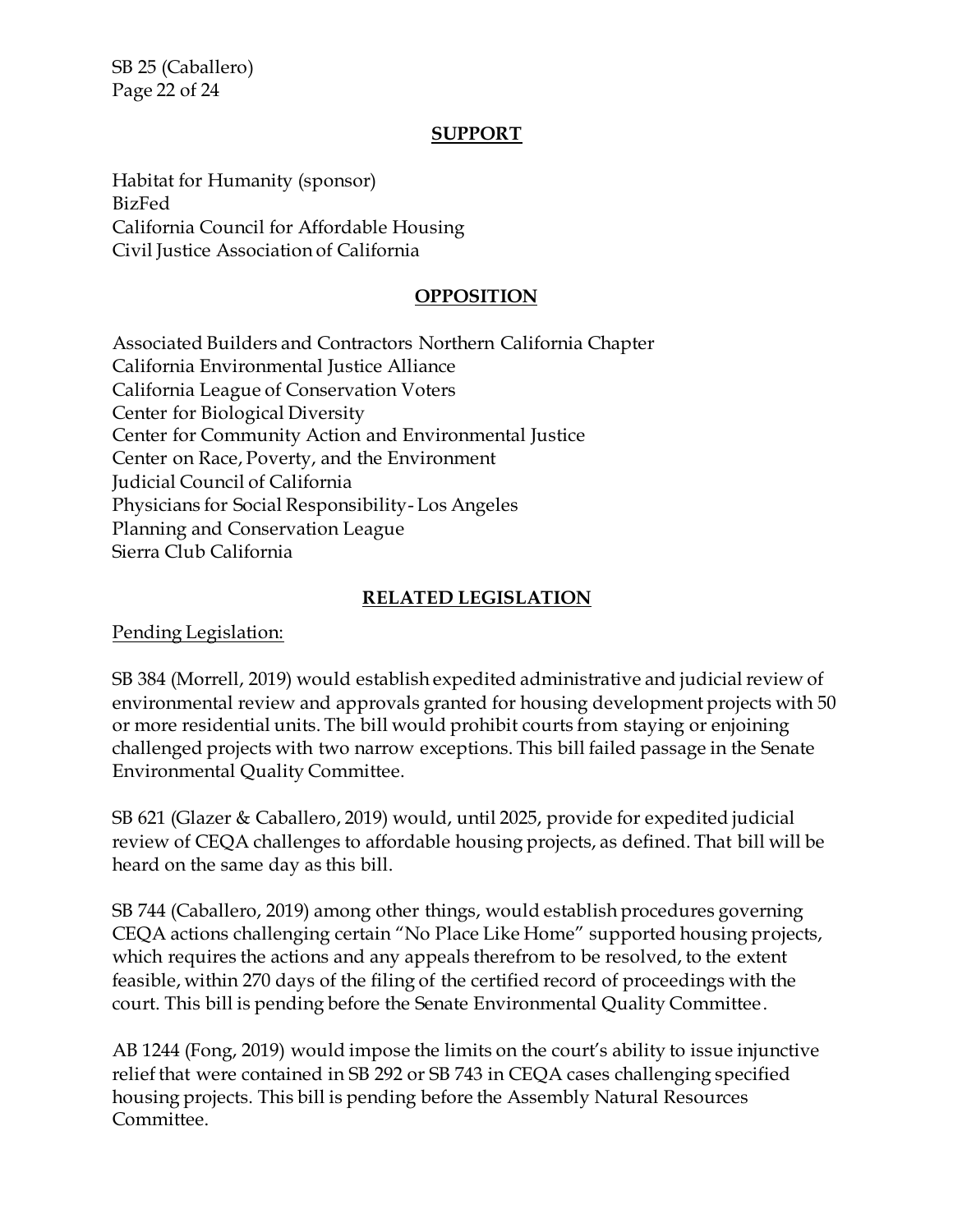SB 25 (Caballero) Page 23 of 24

### Prior Legislation:

SB 922 (Nguyen, 2018) would have imposed limits on the court's ability to issue injunctive relief in CEQA cases challenging specified affordable housing projects built upon former surplus state real property. It also would have imposed time limits on the courts for the resolution of such cases. The bill failed passage in the Senate Governmental Organization Committee.

SB 948 (Allen, 2018) would have authorized the Governor to certify updates to a community plan and the accompanying ordinances meeting specified requirements as eligible for the CEQA streamlining benefits provided by AB 900. The bill was held in the Senate Judiciary Committee.

SB 1052 (Bates, 2018) would have required detailed information on any plaintiffs bringing CEQA challenges to acts or decisions of a public agency, including the source and amount of all contributions to the action. This bill failed passage in the Senate Environmental Quality Committee.

SB 1340 (Glazer, 2018) would have required the Judicial Council to adopt a rule of court to establish procedures requiring courts to fully adjudicate CEQA actions and proceedings in connection with any housing projects within 270 days of certifying the record of proceedings, to the extent feasible. This bill would also have prohibited courts from staying or enjoining challenged projects with two narrow exceptions. This bill failed passage in the Senate Judiciary Committee.

SB 1341 (Glazer, 2018) would have required detailed information on any plaintiffs bringing CEQA challenges to acts or decisions of a public agency, including the source and amount of all contributions to the action. This bill was held in the Senate Environmental Quality Committee.

AB 734 (Bonta; Ch. 959, Stats. 2018) establishes special procedures for CEQA review, additional conditions for certification, and expedited judicial review for a proposed baseball park and mixed-use development in the City of Oakland.

AB 987 (Kamlager-Dove; Ch. 961, Stats. 2018) establishes special procedures for CEQA review, additional conditions for certification, and expedited judicial review for a proposed basketball arena and related development in the City of Inglewood.

AB 1905 (Grayson, 2018) would have imposed limits on the court's ability to issue injunctive relief in CEQA cases challenging specified transportation projects. This bill was held in the Assembly Natural Resources Committee.

AB 2267 (Wood, 2018) would have established, until January 1, 2024, expedited administrative and judicial review for actions or proceedings brought pursuant to the